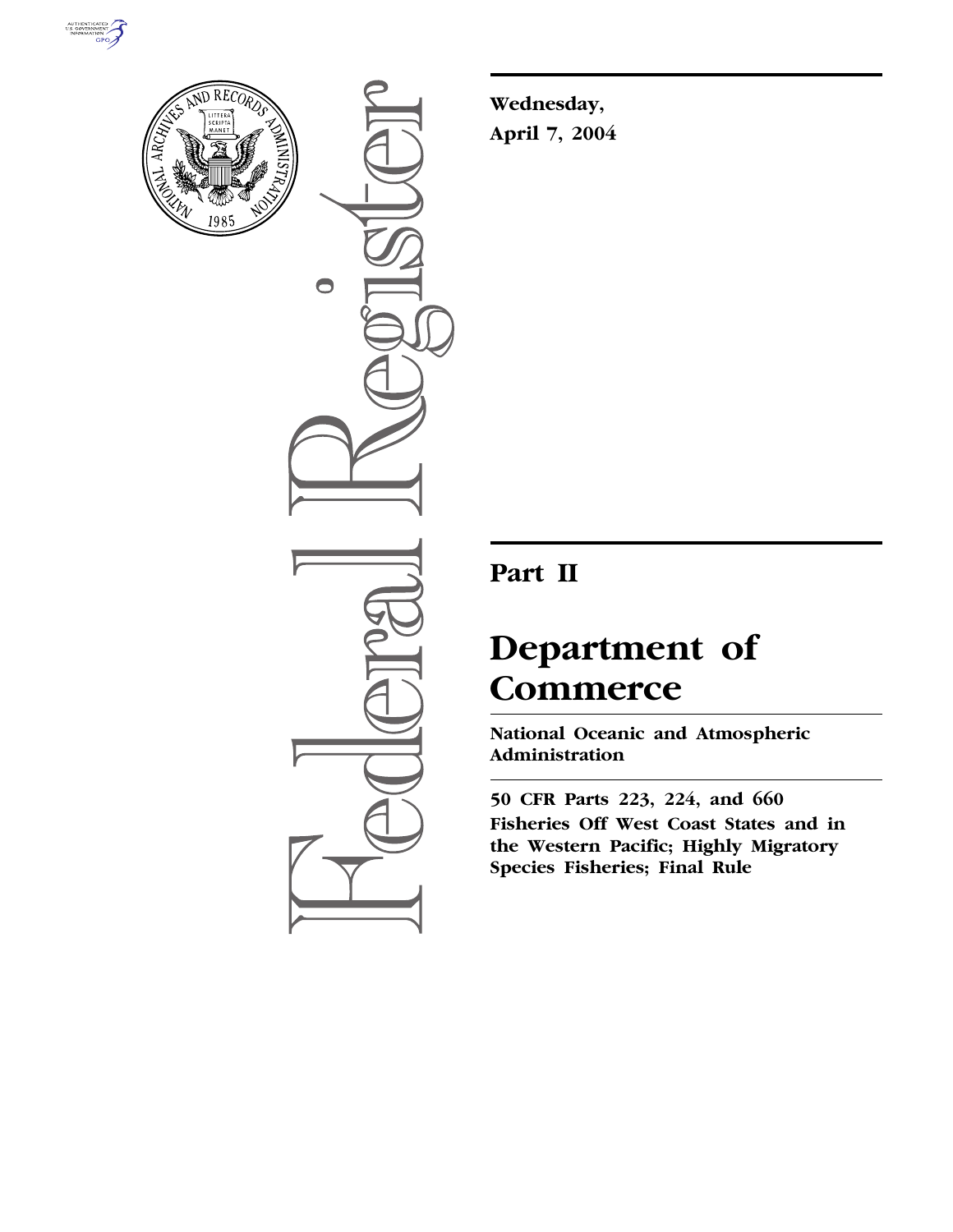# **DEPARTMENT OF COMMERCE**

# **National Oceanic and Atmospheric Administration**

# **50 CFR Parts 223, 224 and 660**

**[Docket No. 031125294–4091–02; I.D. 102903C]** 

### **RIN 0648–AP42**

# **Fisheries Off West Coast States and in the Western Pacific; Highly Migratory Species Fisheries**

**AGENCY:** National Marine Fisheries Service (NMFS), National Oceanic and Atmospheric Administration (NOAA), Commerce.

# **ACTION:** Final rule.

**SUMMARY:** NMFS publishes a final rule to implement the approved portions of the Fishery Management Plan for U.S. West Coast Fisheries for Highly Migratory Species (FMP), which was submitted by the Pacific Fishery Management Council (Pacific Council) for review and approval by the Secretary of Commerce and was partially approved on February 4, 2004, under the authority of the Magnuson-Stevens Fishery Conservation and Management Act (Magnuson-Stevens Act). The intended effect of this final rule is to establish Federal management of manage U.S. fisheries for Pacific tunas, sharks, billfish, swordfish, and other highly migratory fish in the surface hook and line, drift gillnet, harpoon, pelagic longline, purse seine, and recreational fisheries in the U.S. exclusive economic zone off the coasts of Washington, Oregon, and California and (for U.S. vessels) in adjacent high seas waters. This final rule will prevent overfishing of the fish stocks to the extent practicable and achieve optimum yield for the U.S. fisheries involved while minimizing bycatch and protected species interactions consistent with the Magnuson-Stevens Act and other applicable law. The final rule implements consistent management of these fisheries with respect to the states, other fishery management councils, and international agreements. The final rule will promote the long-term economic health of the fisheries.

**DATES:** Effective May 7, 2004, except for §§ 660.704 Vessel identification, 660.707 Permits, 660.708 Recordkeeping and reporting, 660.712(d) Vessel monitoring system, 660.712(f) pre-trip notification, which are effective 60 days after the date of publication in the **Federal Register** of a notice announcing approval of the Paperwork Reduction Act clearance request for this

information collection; and for § 660.712(e) Protected species workshop, which is effective January 1, 2005.

The prohibitions associated with the delayed requirements are applicable on the dates of the respective requirements as listed.

**ADDRESSES:** Copies of the FMP may be obtained from Donald O. McIsaac, Executive Director, Pacific Fishery Management Council, 7700 NE Ambassador Place, Suite 200, Portland, Oregon, 97220–1384. Copies of the Final Environmental Impact Statement (FEIS) and associated final regulatory impact review (RIR) and final regulatory flexibility analysis (FRFA) are available from the Southwest Region, NMFS,501 W. Ocean Boulevard, Suite 4200, Long Beach, CA 90802.

Written comments regarding the burden-hour estimates or other aspects of the collection-of-information requirements contained in this final rule may be submitted to Svein Fougner, Southwest Region, NMFS, 501 West Ocean Boulevard, Suite 4200, Long Beach, CA 90802. and by e-mail to *David*l*Rostker@omb.eop.gov*, or faxed to 202–395–7285.

**FOR FURTHER INFORMATION CONTACT:**  Svein Fougner, Sustainable Fisheries Division, NMFS, at 562–980–4040.

**SUPPLEMENTARY INFORMATION:** On December 10, 2003 (68 FR 68834), NMFS published a proposed rule to implement the proposed FMP under the authority of the Magnuson-Stevens Act, 16 U.S.C. 1801, *et seq.* That proposed rule summarized the history of development of the FMP and its proposed conservation and management measures, and that discussion will not be repeated here. The comment period for the proposed rule ended on January 26, 2004. All provisions of the proposed FMP were approved on February 4, 2004, except a provision applicable to longline fishing by vessels with permits issued under the FMP. That issue is discussed below.

This final rule and its authorizing FMP are a response to increasing concern about the effect of fishing on HMS off the U.S. West Coast and on ocean resources caught incidentally to fishing for HMS. HMS comprise numerous species of tuna, billfish, oceanic sharks and other species that range throughout the Pacific Ocean. A significant amount of information exists on some species, such as some of the tunas, but comprehensive stock assessments are needed for many species, which are harvested by numerous coastal and distant-water fishing nations throughout the Pacific

Ocean. U.S. West Coast fishermen fish HMS in the U.S. exclusive economic zone (U.S. EEZ) and on the high seas, and in some cases (*e.g.*, Canada for albacore), in the exclusive economic zones of other nations.

Marine mammals, sea turtles, and sea birds caught incidentally to fishing are also affected by some of the fishing gear used to target HMS. The effect of fishing gear on protected resources is a problem throughout the Pacific Ocean, and the U.S. has taken action under the authority of the Endangered Species Act (ESA), 16 U.S.C. 1531 *et seq.*, and the Marine Mammal Protection Act (MMPA), 16 U.S.C. 1361 *et seq.*, to minimize the impact of U.S. vessels fishing longline, drift gillnet, and purse seine gear on these resources.

This final rule implements management measures necessary for management of the HMS fisheries, providing a foundation for future management actions that might be necessary as U.S. and international HMS fisheries change.

#### **Management Unit Species**

The species in the management unit are: striped marlin, swordfish, common thresher shark, pelagic thresher shark, bigeye thresher shark, shortfin mako (bonito shark), blue shark, north Pacific albacore, yellowfin tuna, bigeye tuna, skipjack tuna, northern bluefin tuna, and dorado (also commonly referred to as mahi mahi and dolphinfish).

### **Fishing Gear Employed**

The commercial gears in the management unit are surface hook-andline, drift gillnet, longline, purse seine, and harpoon. Charter recreational vessels are subject to permit and reporting requirements and may be subject to observer requirements. No specific requirements are established for anglers using hook-and-line gear.

#### **Permits**

The final rule requires a permit with an endorsement for a specific gear for all commercial vessels. A permit would also be required for all recreational charter vessels. The purpose of a permit is to identify the vessels in the HMS fisheries so that surveys can be made when management information is required and to notify all participants of potential management actions affecting the fisheries. Permits based on gear type make surveys more efficient because landing and economic information is often needed for specific gear types. Permits would be issued to the owner of a specific vessel for a 2-year term. Data would be maintained so that landings by the permitted vessel or by the owner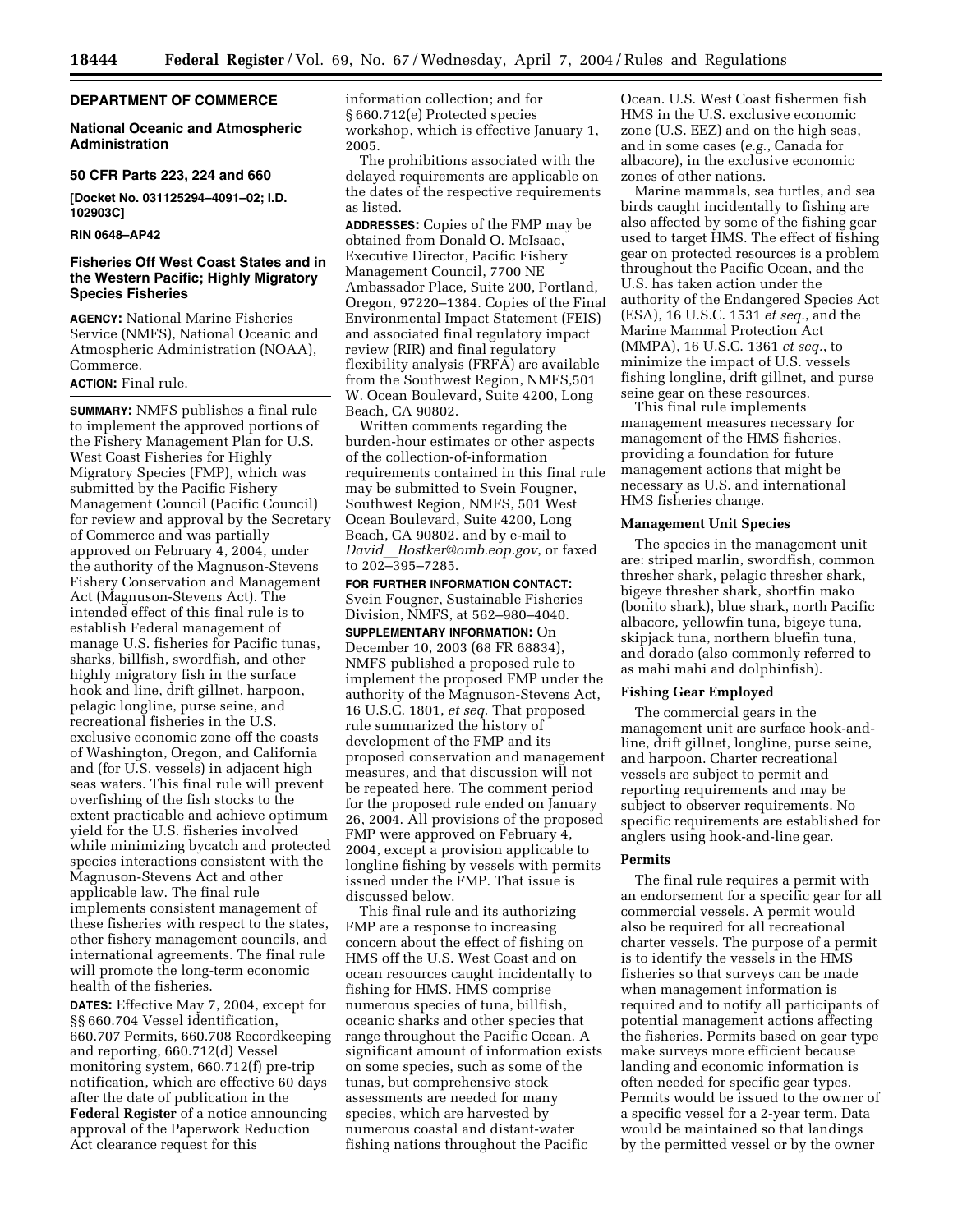of the vessel can be summarized, which would give the Pacific Council flexibility in determining qualifications for limited entry permits if the Council should decide to develop a limited entry program. No Federal limited entry program is being proposed at this time because the Pacific Council does not have sufficient information to determine the need for such a program; however, the Pacific Council has assigned its HMS Management Team to begin evaluating a limited entry program for longline vessels fishing from West Coast ports. A limited entry program would require substantial analysis and an amendment to the FMP.

NMFS will administer the new permit system in the following manner. NMFS will begin the permit process by issuing HMS permit application forms to all individuals on this list with the required information filled in to the extent possible. Much of the needed information is already available. For example, NMFS has already compiled a list of vessels that would likely fall under the jurisdiction of the FMP. Permits are currently required for vessels fishing on the high seas under the authority of the High Seas Fishing Compliance Act of 1995 and for longline vessels fishing under the authority of the Fishery Management Plan for Pelagic Fisheries of the Western Pacific Region (Western Pacific Pelagics FMP). In compliance with U.S. obligations under the Tuna Conventions Act of 1950, NMFS has compiled and provided to the Inter-American Tropical Tuna Commission information for a vessel register including all U.S. vessels that fish for tuna in the eastern Pacific Ocean. This information will be put on the forms mailed to prospective permitees. There would be no performance criteria (*e.g.*, historic fishing) to qualify for a permit. However, the vessel owner would have to confirm information on the form and provide information for blank spaces on the form about the vessel or owner in order to have the permit activated by notice from NMFS. NMFS would then notify owners to confirm the activation of their permits when the final information is received and processed. Vessel owners who have not received confirmation of activation of a permit to harvest HMS within 30 days of submission of their applications should contact NMFS (see **ADDRESSES**) to advise of their interest. Persons who have not been sent an application form within 60 days of the effective date of the final rule and who want a permit will need to apply for an HMS permit. Application forms also will be available

by mail and on the SWR home page for persons who have not been contacted by NMFS. Clearance has been requested under the Paperwork Reduction Act for the information collection associated with the permit process. A notice will be published in the **Federal Register**  when approval of the collection has been received, and 60 days after that notice, any vessel fishing for HMS in the fishery management area, or landing HMS in Washington, Oregon or California, will have to have a valid HMS permit registered for use with that vessel. Once issued, the permit must be maintained on board the vessel unless the vessel was at sea when the permit was issued. There would be no cost to fishermen for this permit. Fishing can continue without a permit until the permit requirements are in effect.

#### **Recording and Recordkeeping**

The final rule requires all permit holders on commercial fishing vessels and recreational charter vessels to maintain a logbook of catch and effort in the HMS fisheries. The final rule also requires all permit holders to submit data in the form and manner specified by state laws. Logbooks must be submitted to the Regional Administrator or the appropriate state agency following the end of a fishing trip. Federal logbooks are now required for (1) vessels fishing on the high seas under the authority of the High Seas Fishing Compliance Act of 1995 (HSFCA); (2) vessels fishing for tuna under the authority of the Tuna Conventions Act of 1950; and (3) vessels fishing under the authority of the regulations implementing the Western Pacific Pelagics FMP. Under this final rule, the same form used under the HSFCA for troll vessels fishing albacore on the high seas would become mandatory for all albacore fishing. Clearance has been requested under the Paperwork Reduction Act for the information collection associated with the Federal logbook reporting requirement. A notice will be published in the **Federal Register** when approval of the collection has been received, and 60 days after that notice, any vessel fishing for HMS in the fishery management area, or landing HMS in Washington, Oregon or California, will have to report under these regulations. Until then, no new Federal reporting requirements are in effect. It is noted that there are currently several state reporting requirements in effect. The State of California requires a logbook for harpoon vessels, drift gillnet vessels, and recreational charter vessels. The State of Oregon requires a logbook for drift gillnet vessels. A person filing

these state logbooks in the manner and form required by state law would satisfy Federal reporting requirements under this final rule. Duplicate logbooks would not be required. Logbook forms will be available for downloading from the Southwest Region home page.

## **Bycatch**

A number of provisions are included in the FMP to assess and reduce bycatch; however, the FMP recognizes that better information is needed to assess the amount and type of bycatch in HMS fisheries. The FMP requires that NMFS, in consultation with the Pacific Council, its advisory bodies, and the fishery participants, develop observer sampling designs within 6 months of approval of the FMP for the longline, surface hook-and-line, small purse seine fisheries, and recreational charter vessel fisheries. However, a vessel operator of any vessel registered for use under these regulations must carry an observer when so requested by the Regional Administrator. An observer program is already in effect for drift gillnet vessels. In the longer term, NMFS will also develop an observer sampling plan for private recreational vessels to assess potential ways of improving information on managed species and on the quantity of bycatch in recreational fisheries.

# **Protected Species and the Framework Process**

Drift gillnet and longline vessels encounter endangered and threatened sea turtles and marine mammals during fishing operations, and longline vessels encounter significant numbers of birds. Minimizing the impacts on these species has required regulatory action in the past under the authority of the MMPA and the ESA. Area closures and special equipment apply to drift gillnet and longline vessels. A possibility exists that other fishing gear used to harvest highly migratory species may also have an impact when more data is obtained. It also is likely that advances in gear or fishing techniques will reduce or prevent mortality from takes of these species in the future. The FMP recognizes that the Pacific Council is the body best suited to weigh and consider all potential impacts on fishing for HMS from West Coast ports. Section 118(f)(9) of the MMPA authorizes the Assistant Administrator for Fisheries (AA) to promulgate regulations governing commercial fishing operations to implement a take reduction plan to protect or restore a marine mammal stock or species. Likewise, vessels fishing for highly migratory species may have an impact on threatened or endangered species, which could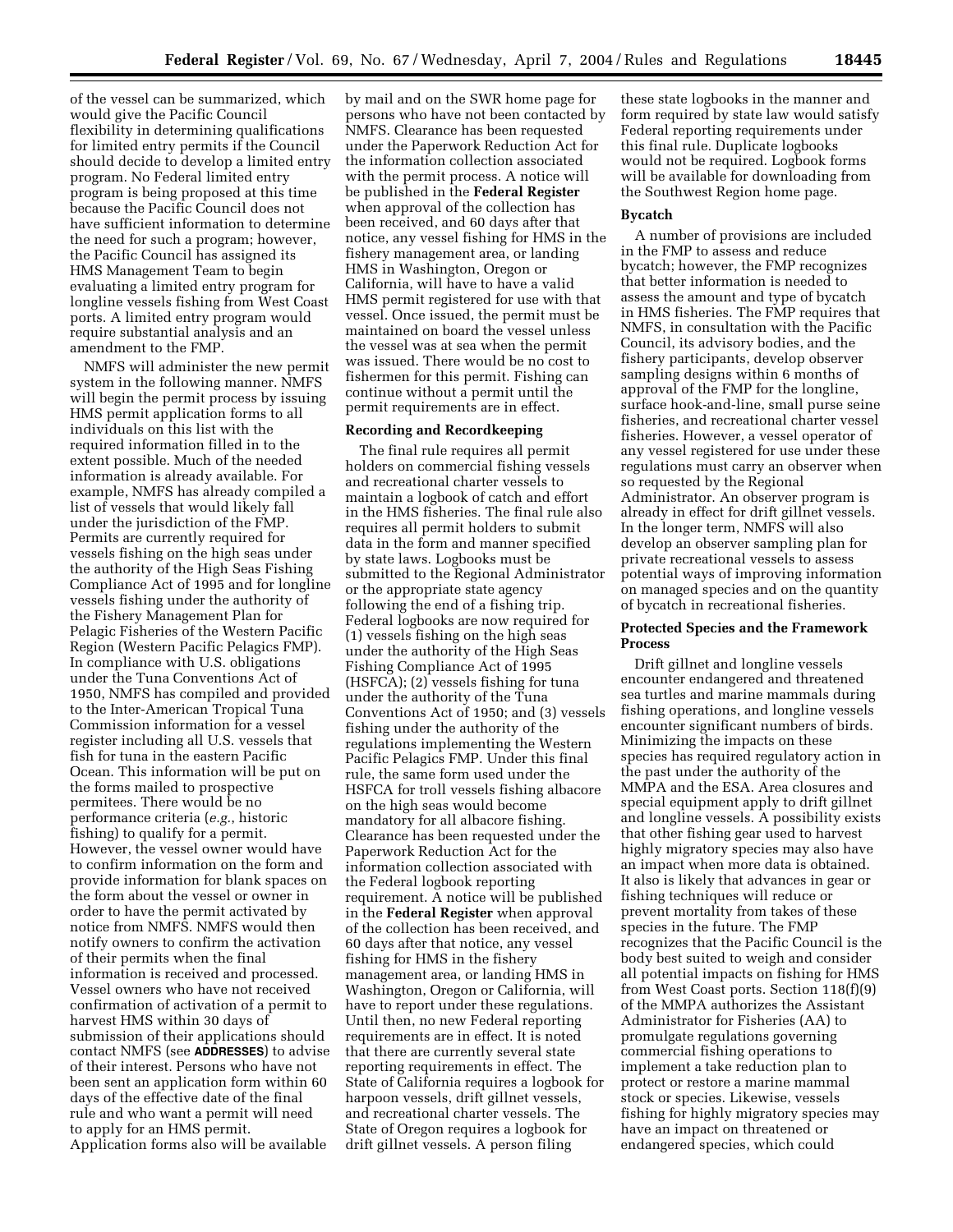require action by the AA under the authority of the ESA. The Take Reduction Team established by the MMPA reports to NMFS and biological opinions provide guidance to NMFS on actions needed to protect threatened and endangered species. The AA will also look to the Pacific Council for recommendations on how best to implement any necessary measures. If appropriate, the Pacific Council will utilize the framework processes in the FMP to address these issues. This process does not prevent the AA from taking action under the authority of the MMPA and the ESA independent of the Council process.

### **Major Issues**

The principal issue addressed in consideration of the Pacific Council's proposed FMP has been management of the West Coast longline fishery. The Council's preferred alternative with regard to longline fishing was (1) to prohibit longline fishing in the U.S. EEZ; (2) for longline vessels fishing outside the U.S. EEZ and east of 150° W. long., to adopt the same restrictions as those that applied in 2003 to longline vessels fishing with a longline limited entry permit under the Western Pacific Pelagics FMP, except that the restrictions that prevent shallow sets for swordfish would not apply; and (3) for longline vessels fishing west of 150° W. long., to adopt all of the restrictions that applied to longline vessels fishing with a longline limited entry permit under the Pelagic FMP in 2003, which effectively prohibited shallow sets for swordfish.

The restrictions as proposed to prevent shallow sets for swordfish west of 150° W. long. were designed to reduce the impact on threatened and endangered sea turtles, not swordfish; however, the Pacific Council felt that there was not sufficient information available about fishing interactions with sea turtles in the eastern Pacific to justify restricting swordfish sets east of 150° W. long. Thus, owners of longline vessels fishing out of West Coast ports whose vessels were not registered for use under a western Pacific longline limited entry permit would have been able to target swordfish in the eastern Pacific east of 150° W. long. They also would have had to comply with all other restrictions, including the requirement to maintain a VMS on board the vessel, line clippers, and dip nets, as well as complying with the proper handling of sea turtles and seabirds.

This approach would have established consistency (west of 150° W. long.) with regulations applicable at the

present time to vessels fishing under regulations implementing the Western Pacific Pelagics FMP, while minimizing the economic impact on vessels fishing from West Coast ports by not imposing the restrictions east of 150° W. long.

In reviewing the proposed FMP, however, NMFS engaged in consultations under section 7 of the ESA to evaluate the impacts of the fisheries on species listed as threatened or endangered under that statute. The consultation concluded that allowing shallow sets for swordfish east of 150° W. long. would appreciably reduce the likelihood of survival and recovery in the wild of loggerhead sea turtles. Therefore, that provision of the FMP has been disapproved, and NMFS is proceeding with rulemaking under the authority of the ESA to protect sea turtles east of 150° W. long. Those regulations could become effective at the same time as or even before the final rule implementing the FMP and would remain in effect as long as necessary to ensure that the fishery is operated to conform to the ESA. The rule will be found at 50 CFR Part 223.

In addition, this final rule has a new § 660.720 to ensure adequate protection for sea turtles in the period between implementation of the final rule and implementation of specific provisions that are contingent on vessels being registered for use for specific gear types. The sea turtle conservation provisions in § 660.712 and associated prohibitions of this rule pertaining to longline fishing are generally tied to the effective date by which vessels must be registered for use with specific gear under permits being issued under the rule. The final rule provides vessel owners with time to obtain those permits after the permit requirement becomes effective, which as noted earlier will depend on clearance under the Paperwork Reduction Act. To ensure that excessive sea turtle takes will not occur while permits are being processed and issued, this rule establishes sea turtle protective provisions (*e.g.*, no shallow swordfish sets, no possession of light sticks, incidental swordfish landing limit of 10 fish per trip, gear requirements) to be implemented immediately for West Coast longline vessels fishing west of 150° W. long. even though permit requirements are not yet effective.

All other provisions of the proposed FMP were approved and this final rule implements those provisions.

#### **Comments and Responses**

*Comment 1:* One comment indicated that the FMP violates the MMPA. This comment stated that the California-Oregon drift gillnet fishery is currently

operating without any take authorization for ESA listed marine mammals. It asserted that NMFS on October 30, 2000, illegally issued a permit under section  $101(a)(5)(E)$  of the MMPA allowing take of sperm, fin, humpback, and eastern stock of stellar sea lion. Further, it asserted that the permit has now expired. Authorizing the continuation of the drift gillnet fishery through promulgation of the final rule to implement the FMP without a lawful permit based on a current finding of negligible impact, and without a recovery plan for the impacted species, would, therefore, be unlawful. The commenter also asserted that the continuation of the drift gillnet fishery violates the MMPA because the fishery has not reached the zero mortality rate goal (ZMRG) called for by the MMPA, notwithstanding that NMFS has yet to define ZMRG as required under the MMPA. The 2003 Draft Pacific Stock Assessment Report estimates 23 Northern Right Whale dolphins mortalities per year in this fishery which is in excess of the ZMRG for the species (8–16 depending on interpretation). Similar concerns were raised for the take of short-finned pilot, sperm, humpback, and fin whales.

*Response:* It is correct that the drift gillnet fishery is not operating under an MMPA section 101(a)(5)(E) permit at this time; however, NMFS is in the process of preparing a **Federal Register**  document that will consider the necessity of issuance of a permit to authorize the incidental take of listed marine mammals under the ESA by the California/Oregon drift gillnet fishery under section 101(a)(5)(E) of the MMPA. There have been no listed marine mammals observed taken by the California/Oregon drift gillnet fishery since NMFS issued its 101(a)(5)(E) permit in 2000. This final rule maintains the closure of the fishery (now implemented under the authority of the MMPA and ESA) from February 1 through April 30 each year off California and Oregon, and a  $101(a)(5)(E)$  permit would not be necessary during this period. If NMFS concludes that there is a permit requirement, appropriate action will be taken before the fishery reopens.

In addition, in 1996, NMFS convened the Pacific Offshore Cetacean Take Reduction Team to address the serious injury and mortality of strategic marine mammals stocks that were incidentally taken during commercial fishing operations by the California/Oregon drift gillnet fishery. In 1997, NMFS issued regulations to implement the Pacific Offshore Cetacean Take Reduction Plan (POCTRP). The POCTRP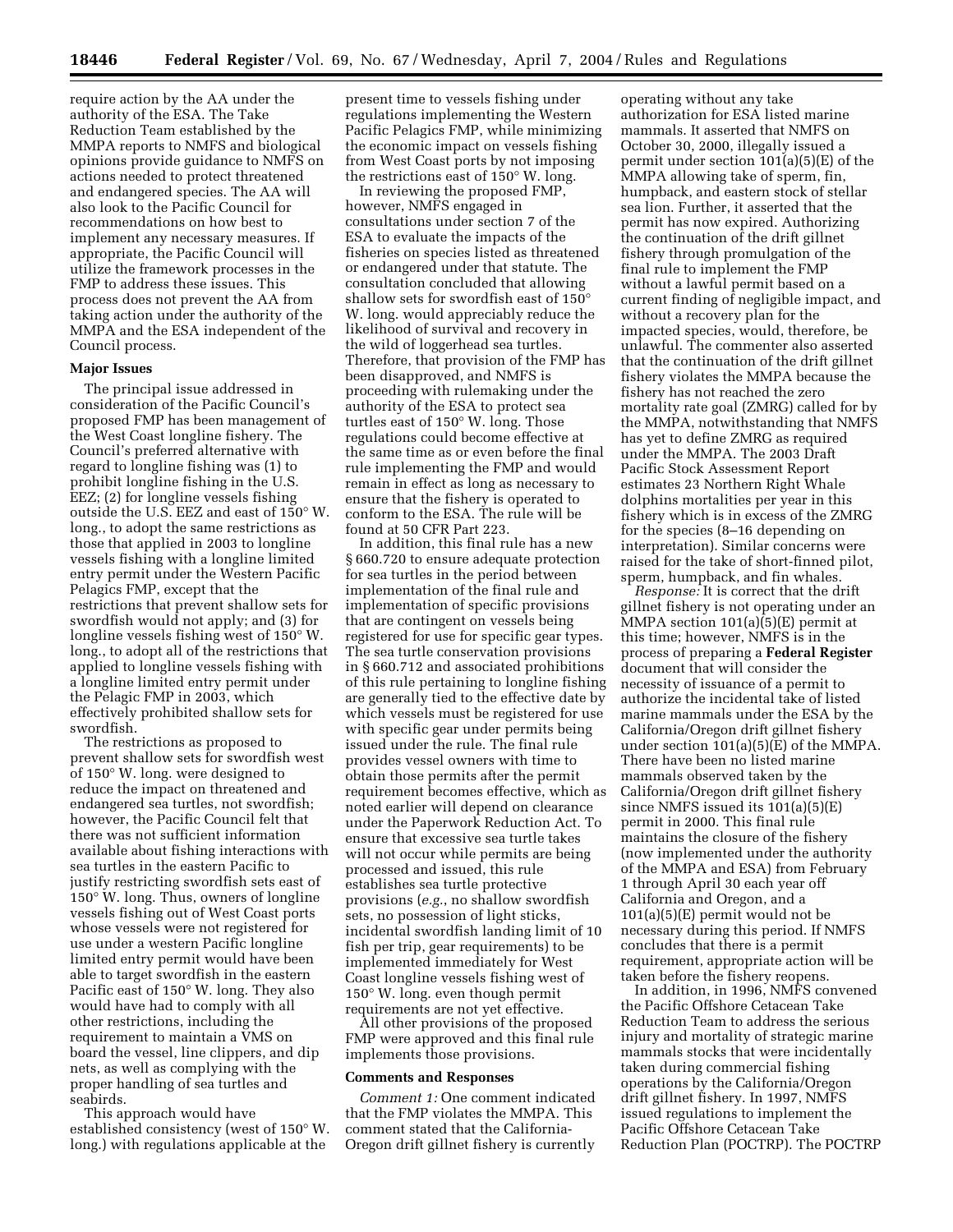has been successful at reducing strategic marine mammal stocks to insignificant levels approaching a zero mortality and serious injury rate, taking into account the economics of the fishery, the availability of existing technology, and existing State or regional fishery management plans. In addition, the Pacific Offshore Cetacean Take Reduction Team and the Pacific Scientific Review Group have both recommended no further strategies to reduce marine mammals caught incidentally by the California/Oregon drift gillnet fishery.

*Comment 2:* One comment indicated that the FMP violates the Magnuson-Stevens Act with respect to bycatch because the FMP provides no tangible management measures to reduce bycatch levels as required under the Magnuson-Stevens Act. For example, the California-Oregon Drift Gill Net fishery has high rates of bycatch of ocean sunfish and blue sharks and no actions are proposed to reduce this bycatch. Likewise, the large vessel tuna purse seine fishery catches juvenile tunas and sharks, yet the FMP does not include measures to address these bycatch issues.

*Response:* The Magnuson-Stevens Act requires that FMPs establish a standardized reporting methodology for assessing bycatch; reduce bycatch to the extent practicable; and reduce mortality of unavoidable bycatch to the extent practicable. In the recreational fishery, this includes a voluntary catch and release program in which released fish would not be considered bycatch. The Magnuson-Stevens Act does not require measures to reduce bycatch that are not practicable. In accordance with the Magnuson-Stevens Act, NMFS is developing a bycatch protocol that describes common elements of a standardized bycatch reporting methodology for fisheries under the jurisdiction of the agency. Consistent with this protocol, Chapter 5 of the FMP reviews all the fisheries to assess bycatch and evaluates the potential and practicability of alternative approaches (gear modifications, changes in fishing techniques, time/area closures, etc.) to reduce bycatch and of unavoidable bycatch mortality as required. The FMP concludes in most instances that measures already in place address bycatch to the extent practicable, though it is noted that the collection of additional information through observer programs is necessary to provide a better factual basis for developing and evaluating new alternatives. The final regulations require mandatory recording and submission of fishing logbooks for all commercial gear types and for the

recreational CPFV fishery. For those HMS fisheries not already carrying atsea observer's under authority of the MMPA or the ESA, the FMP will authorize the placement of observers on board at the discretion of the NMFS Regional Administrator to document, among other things, bycatch and protected species interactions. The FMP mandates NMFS to develop observer coverage levels and sampling designs based on the analysis of available observer data and following, to the extent practical, elements of the bycatch protocol. In the meantime, with respect to specific bycatch concerns for individual fisheries, it is noted that the majority of the ocean sunfish captured as bycatch in the DGN fishery are released alive. There are no known practicable means to reduce the bycatch levels in the fishery at this time. In the purse seine fishery, measures adopted by NMFS under the Inter-American Tropical Tuna Commission (IATTC) tuna fisheries management program addresses bycatch of juvenile tuna to the extent practicable at this time, though additional research is being pursued to determine if there are additional approaches (*e.g.*, possible use of sidescan sonar to identify small fish prior to making a set) that can help reduce catches of small tuna. No other measures to reduce bycatch or bycatch mortality are determined to be practicable at this time.

*Comment 3:* One comment indicated that the action violates the National Environmental Policy Act (NEPA) because the FEIS for this action lacked full information about, or insufficient analysis of, seabird, marine mammal, sea turtle, and finfish bycatch under the proposed alternatives. In addition, a complete ban on longline and/or DGN gear types was not analyzed as an alternative.

*Response:* On December 22, 2003, NOAA filed with the Environmental Protection Agency the FEIS for the FMP in combination with the ESA rule. On January 2, 2004 (69 FR 69), the notice of availability for the FEIS was published in the **Federal Register**. The FEIS fully analyzes all the alternatives available to the Pacific Council and NMFS, including full analysis of seabird, marine mammal, sea turtle, and finfish bycatch and measures to avoid adverse impacts (and in the case of ESA species, jeopardy) from the fisheries as they would operate under the FMP. At the start of the FMP process, including scoping, the Pacific Council considered such alternatives as eliminating certain gear types, but there was little public interest in or desire for eliminating the DGN fishery or for eliminating the

longline fishery as long as this gear was not permitted within the U.S. EEZ. Therefore, the Pacific Council did not further evaluate total elimination of these gears as the Pacific Council concluded these were not reasonable alternatives in its documents.

*Comment 4:* One comment indicated that current information shows that there are better seabird avoidance gear modifications and techniques than those in the FMP, which proposes the measures required for Hawaii-based longline vessels fishing under the FMP for the Western Pacific Pelagics FMP. This comment also indicated that the Migratory Bird Treaty Act (MBTA) imposes obligations on U.S. fishers, and the FMP does not meet those obligations.

*Response:* The information provided by the reviewer on seabird avoidance gear is from recent targeted studies and was not available to the Pacific Council during FMP development. The information will be provided to the Pacific Council for future consideration. The comment does not indicate what provisions of the MBTA have been violated; no violations are apparent to NMFS. This statute does not apply beyond the Territorial Sea of the U.S., and HMS fisheries occur almost exclusively beyond the Territorial Sea.

*Comment 5:* One comment indicated that the FMP might result in duplication of, or conflicts with, existing international agreements such as under the Tuna Conventions Act, and noted that the majority of the waters through which north Pacific albacore tuna migrate are out of the Pacific Council's jurisdiction. On a related theme, another comment recommended that the proposal to include tuna as managed species be disapproved because (a) unilateral management cannot be effective and (b) the FMP could result in serious harm to U.S. fisheries. This comment also suggests that the Council process is not suited to considering the international aspects of management of tuna fisheries and tuna stocks.

*Response:* NMFS does not anticipate any duplication or conflicts with international programs. Measures recommended by the IATTC and approved by the U.S. Department of State will continue to be implemented under the Tuna Conventions Act, 16 U.S.C. 951 *et seq.* The FMP will not affect implementation of the U.S-Canada Albacore Treaty as amended or affect fishing under that Treaty. The FMP will not affect implementation of the Conservation and Management of Highly Migratory Fish Stocks in the Western and Central Pacific if and when that agreement is ratified by the U.S. In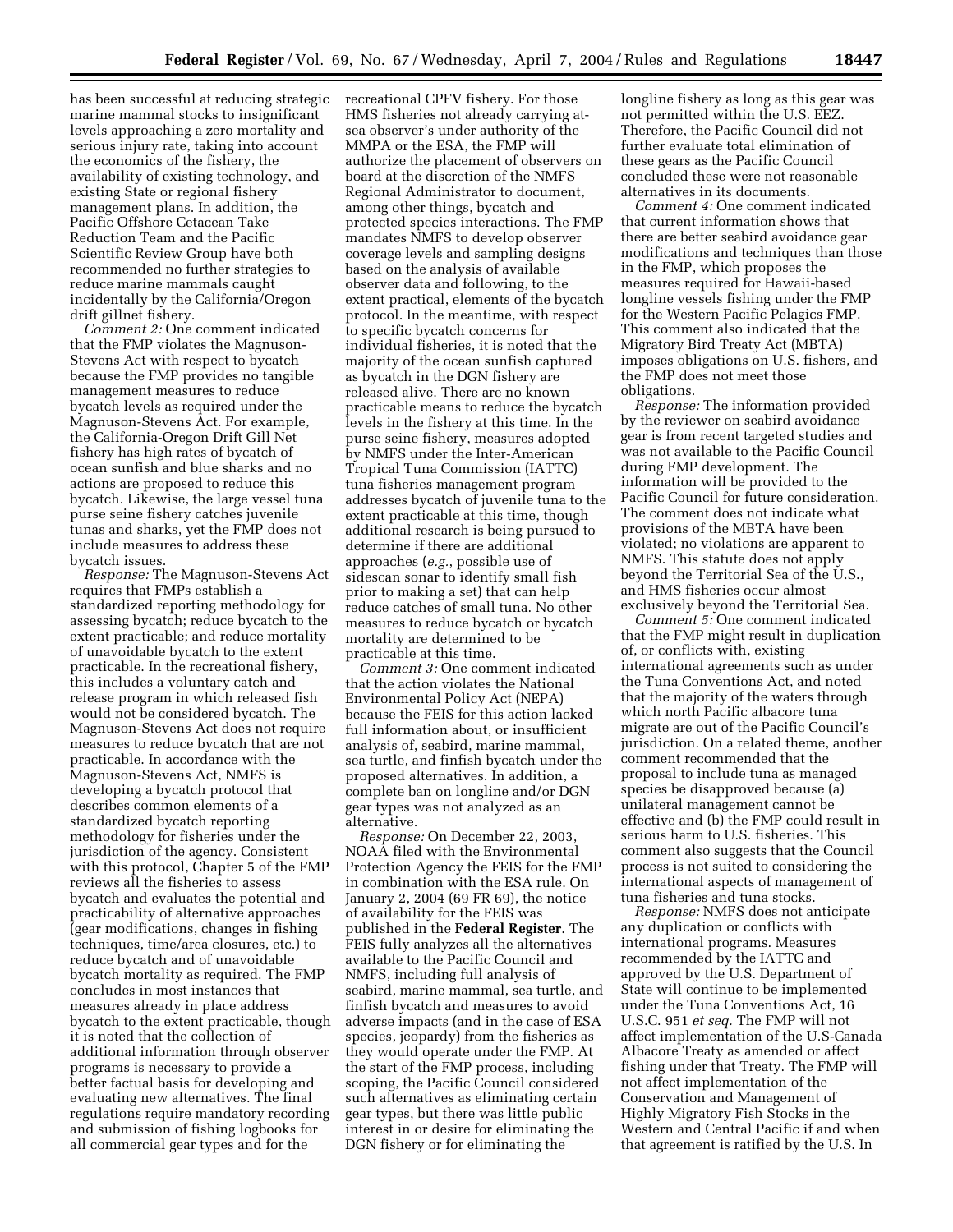fact, the data collected under the FMP through logbooks and observer programs should provide better factual support to the U.S. in its activities in these international bodies. Similarly, the Council management process involves broad public involvement with transparent decision making and is, therefore, a good vehicle for the U.S. Department of State and NMFS to obtain advice on issues and opportunities for international collaboration to resolve issues. Further, the FMP notes that the ability to take management action under the Tuna Conventions Act (and later statutes to implement other treaties) is very limited and falls short of the authority needed and available under the Magnuson-Stevens Act for addressing domestic fishery problems. For example, the Tuna Conventions Act would not authorize regulation of any U.S. fisheries without recommendations from the IATTC.

*Comment 6:* One comment urged NMFS to take a stronger role in advocating international agreements for the protection of leatherback turtles killed by foreign fishermen targeting swordfish.

*Response:* NMFS is actively promoting international action for sea turtle conservation, both through international organizations and conventions and through direct discussions with other nations. For example, reduction of sea turtle takes and mortalities is a major new issue in the IATTC, where NMFS is supporting strong action to deal with this problem. NMFS is also aggressively distributing information about the results of its experimentation with new longline gear and techniques to reduce sea turtle takes and mortality. Actions taken to implement the FMP and the companion ESA rule demonstrate that the U.S. is actively regulating its own fisheries even as it promotes international collaboration.

*Comment 7:* One comment urged that NMFS use flexibility to reduce a burdensome time and area closure for the drift gill net fishery; the reviewer felt this closure was unnecessary and not supportable.

*Response:* The FMP proposed that current drift gill net fishery regulations be continued but under Magnuson-Stevens Act authority. The action to approve, disapprove, or disapprove in part the FMP is not an appropriate mechanism for implementing the requested change, which is beyond the scope of the Council proposals. The Council is the appropriate body for considering the request, and the views provided will be forwarded to the Pacific Council for its use.

*Comment 8:* One comment addressed the economic impacts of the NMFS decision to approve most of the FMP and then possibly impose the additional ESA rule. That comment indicated that the ESA rule would effectively eliminate the West Coast longline fishery as it was dependent on swordfish and would not be able to survive targeting tuna or other species.

*Response:* NMFS recognizes that the longline fishery is likely to be severely curtailed if not eliminated, at least in the short term, if both rules were finalized. NMFS acknowledges that it does not expect that longline fishing for species (*e.g.*, tuna) other than swordfish will provide a profitable fishery based on current information. However, NMFS also believes that there may be alternatives available to the longline fishers in the future. First, NMFS is currently considering a proposal from the Western Pacific Fishery Management Council that would alleviate much of the burden for longline vessels fishing out of Hawaii. That proposal effectively would reopen longline fishing for swordfish by vessels registered for use under western Pacific longline limited entry permits. If approved, this would provide an alternative fishing opportunity for most West Coast vessels, whose owners would be able to register their vessels for use under western Pacific longline limited entry permits. Second, NMFS research has demonstrated that longline fishing may be sufficiently protective of sea turtles if certain gear and bait combinations are required, especially if adopted with additional controls on overall fishing effort. The PFMC will be encouraged to explore the possible adoption of such measures to alleviate the burden placed on the West Coast fleet for the short term. In this context, it is noted that the fishery is generally at a low level in the summer and early fall, and the PFMC may be able to fashion an effective regulatory regime by the end of 2004. However, no changes have been made to the final rule at this time to respond to this comment.

*Comment 9:* A large number of letters and faxes were received supporting the proposed FMP and urging its approval. Most of these letters supported the proposal not to allow longline fishing in the EEZ due to bycatch and protected species interaction concerns. One letter specifically objected to the provision of the proposed FMP to allow longline fishing for swordfish outside the EEZ and east of 150° W. long.

*Response:* The FMP was approved as submitted with the exception of the provision allowing longline fishing for

swordfish east of 150° W. long. The final rule reflects that decision.

#### **Changes From the Proposed Rule**

After consideration of public comments and other considerations, the following changes have been made from the proposed rule.

1. The term of permits in the final rule has been changed from the 5 years originally proposed to 2 years. A review of experience in other fisheries and other regions demonstrates that a permit period of 2 years or less is more effective in ensuring accurate information about patterns of fishery participation and the names and addresses of participants in the fisheries. A 5-year permit term would result in a high probability that changes in vessel names and owners and interests of related businesses will not be reported or recorded. In turn, NMFS might be unable to advise interested parties be adequately of changes in management measures or in permit and reporting requirements in the future. Further, the permit term will be staggered so that there will be less likelihood of an extreme permit renewal burden at any one time of the year. This is more efficient for NMFS and more likely to result in delivery of new permits to the fishers in a timely manner.

2. The final rule clearly establishes that initial permit decisions are made by the Assistant Regional Administrator for Sustainable Fisheries, Southwest Region, NMFS. This was inadvertently not discussed in the proposed rule. The final rule also includes a provision for appeals of permit decisions to the Regional Administrator. Experience in other permit programs indicates a need for an appeal process to review decisions that applicants believe are incorrect or based on inappropriate interpretation of facts.

3. A provision has been added to the final rule to require that longline vessel operators or owners contact the Southwest Region, NMFS, or a designated agent, prior to departure on a fishing trip. This requirement is identical to a provision in the rules implementing the Western Pacific Pelagics FMP. It is expected that the provision in the ESA rule discussed above that prohibits shallow longline sets will result in a low level of longline fishing because swordfish sets will be prohibited and sets targeting tuna are not expected to support a profitable fishery, at least for most of the year. NMFS has little information about the extent to which such fishing will result in interactions with sea turtles or other bycatch problems, and intends to place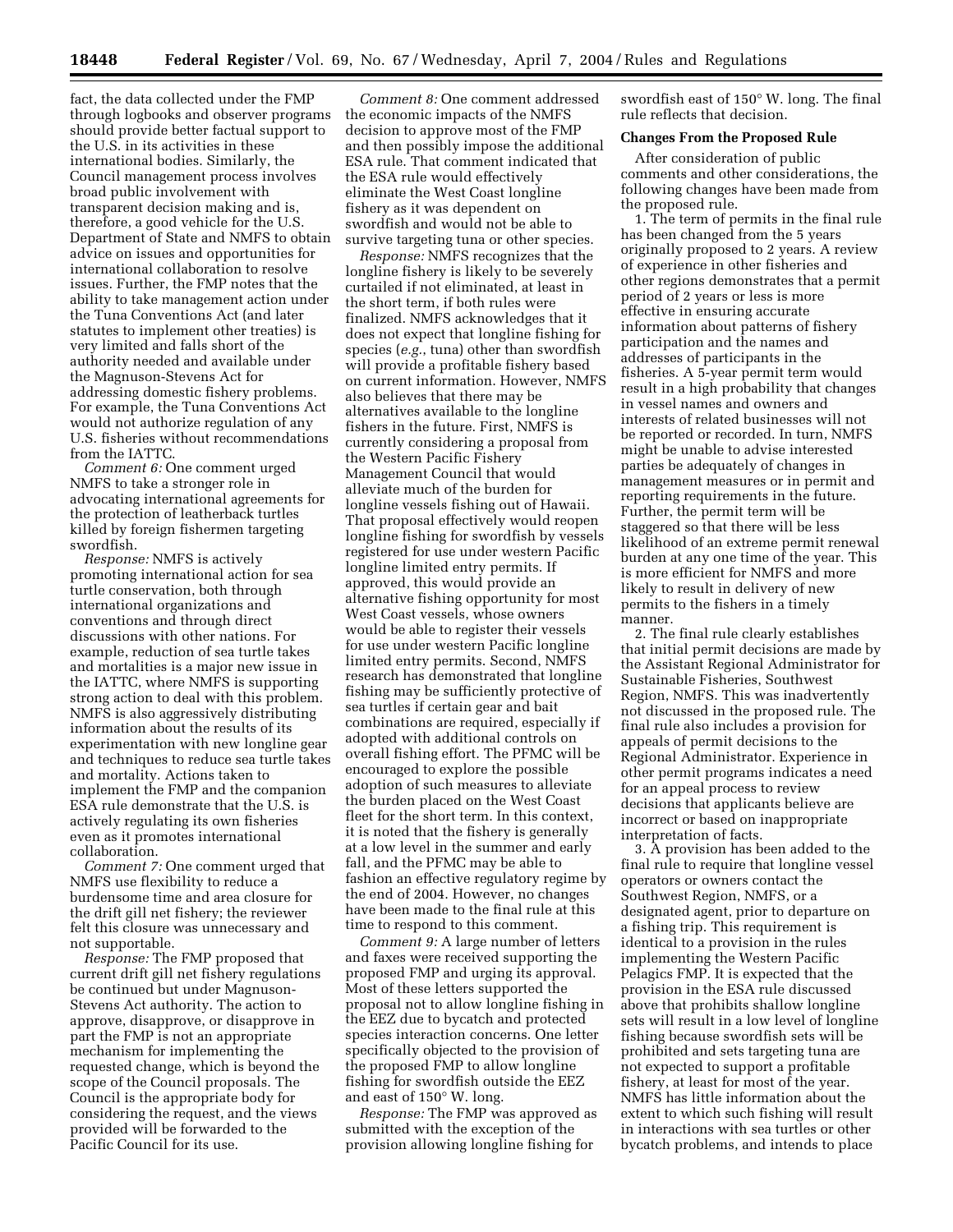observers when available to ensure collection of this needed information when the opportunity arises. This provision will not become effective until Paperwork Reduction Act approval has been received.

4. The final rule includes a provision that permits, once issued, be on board vessels and available for inspection by an authorized agent unless the vessel was at sea when the permit was issued, in which case the permit must be on board the vessel on the next trip. This was inadvertently omitted from the proposed rule.

5. A new provision was added to § 660.712 to cross-reference the prohibition of shallow swordfish sets by longline vessels being implemented at 50 CFR Part 223. This will clearly indicate that operators of longline vessels managed under this subpart are subject to the provisions of the regulations in 50 CFR 223 if they plan to use longline gear in waters beyond the EEZ and east of 150° W. long. This is necessary to ensure that the fishing vessel operators do not construe the absence of the prohibition in the final rule implementing the FMP to mean that such sets would be permitted.

6. The vessel marking requirement has been changed to be consistent with regulations for other fisheries issued under the Magnuson-Stevens Act and to recognize the differing features of different size vessels. The final rule requires markings of 18 inches (45.7 cm) or greater for vessels 65 ft (20 m) in length or greater; and markings of 10 inches (25.4 cm) or greater for vessels less than 65 ft (20 m) length.

7. The final rule clarifies that a vessel is prohibited from fishing without an observer on board when the vessel owner or operator has been advised of the requirement to carry an observer.

8. The final rule contains a new § 660.720 to establish temporary provisions to limit longline fishing by West Coast vessels operating on the high seas of the Pacific Ocean west of 150° W. long. These interim measures will expire with the implementation of the permit requirements of § 660.707 and the longline fishery control measures in § 660.712. It is necessary to implement these temporary provisions to ensure that excessive sea turtle takes do not occur from unlimited longline fishing before the effective date of those permit requirements.

9. A number of technical changes were made for clarity and to correct errors in the proposed rule. Section 660.703 was revised to indicate that the management area includes all waters where vessels subject to this subpart may fish. With this change, the

definition of fishery management area in § 660.702 was deleted as it was unnecessary. The procedures for processing permit applications and issuing permits under § 660.707 have been clarified and tied to approval of the Paperwork Reduction Act clearance request. The language detailing reporting requirements under § 660.708 has been revised to more clearly describe the extent to which use of existing logbooks satisfy reporting requirements under this subpart and to tie the requirements to approval of the Paperwork Reduction Act clearance request for this collection.

# **Classification**

This final rule is implementing the approved portions of the FMP that were found to be consistent with the national standards of the Magnuson-Stevens Act and other applicable laws

The Pacific Council prepared and submitted the final FMP in the form of a final environmental impact statement. NOAA prepared addendum materials to reflect the decision to partially approve the FMP and to implement additional ESA regulations. These addendum materials were filed along with the final Pacific Council document as a Final Environmental Impact Statement that satisfies NEPA requirements for documentation and analysis of the impacts on the human environment of the fisheries as they would operate under the FMP. The FEIS was filed with the Environmental Protection Agency on December 22, 2003, and is available from the Southwest Region, NMFS (*see*  **ADDRESSES**).

This final rule has been determined to be not significant for purposes of Executive Order 12866.

NMFS prepared an Initial Regulatory Flexibility Analysis (IRFA) that described the economic impact this rule, if implemented, would have on small entities. No comments were received on any aspect of the IRFA. One comment on the proposed rule addressed the economic impacts of the proposed rule and is addressed in the response to Comment 8 of this final rule. NMFS then prepared a FRFA for this final rule. The FRFA is available from NMFS (*see* **ADDRESSES**). A summary of the FRFA follows:

A description of the action, why it is being considered, and the legal basis for this action are contained in the **SUMMARY** and in the **SUPPLEMENTARY INFORMATION** portions of this final rule. A fishharvesting business is considered a "small" business by the Small Business Administration (SBA) if it has annual receipts not in excess of \$3.5 million. For related fish-processing businesses,

the SBA considers a small business to be one that employs 500 or fewer persons. For marinas and charter/party boats, the SBA considers a small business to be one with annual receipts not in excess of \$5.0 million. Fishing vessels targeting HMS and some businesses that support harvesters (especially buyers of swordfish from longline vessels) are expected to be the only types of small entities directly impacted by the proposed actions. The total number of vessels is estimated to be about 1,337, broken down as follows: Purse Seine 27

Surface Hook-and-Line 887 Drift Gillnet 121 Longline 20 Harpoon 32 Charter 250 Total 1,337

In addition, approximately 100 small businesses are involved with the fisheries as processors and buyers of fish taken in HMS fisheries. None of their activities will be regulated under the FMP. The regulatory actions under the FMP that would result in a reduction in domestic landings of HMS are expected to be offset at the processor level by imports at comparative prices. None of the regulatory alternatives considered were expected to add to the costs or reduce revenues of marinas and charter boats. No comments were received directly addressing the IRFA, but one comment addressed the economic impacts of the NMFS decision to approve most of the FMP and then impose the additional ESA rule. That comment indicated that the added rule would effectively eliminate the West Coast longline fishery as it was dependent on swordfish and would not be able to survive targeting tuna or other species. NMFS recognizes that this is a likely result in the short term.

NMFS considered and evaluated a wide range of alternatives in the RIR/ FRFA (*see* **ADDRESSES**), including not implementing the FMP, specifying different mixes of gears and species in the management unit, and deferring immediate regulations, as well as considering different types of regulations, for the drift gillnet and longline fisheries. NMFS concluded that the provisions in this final rule are necessary and appropriate for effective conservation and management of the HMS fisheries.

The final rule establishes regulations for 5 commercial fishing fleets and a fleet of recreational charter vessels. Each fleet has its own gear requirements, each has a differential impact on ocean resources, and each has different economic circumstances. The final rule defines commercial legal HMS gear as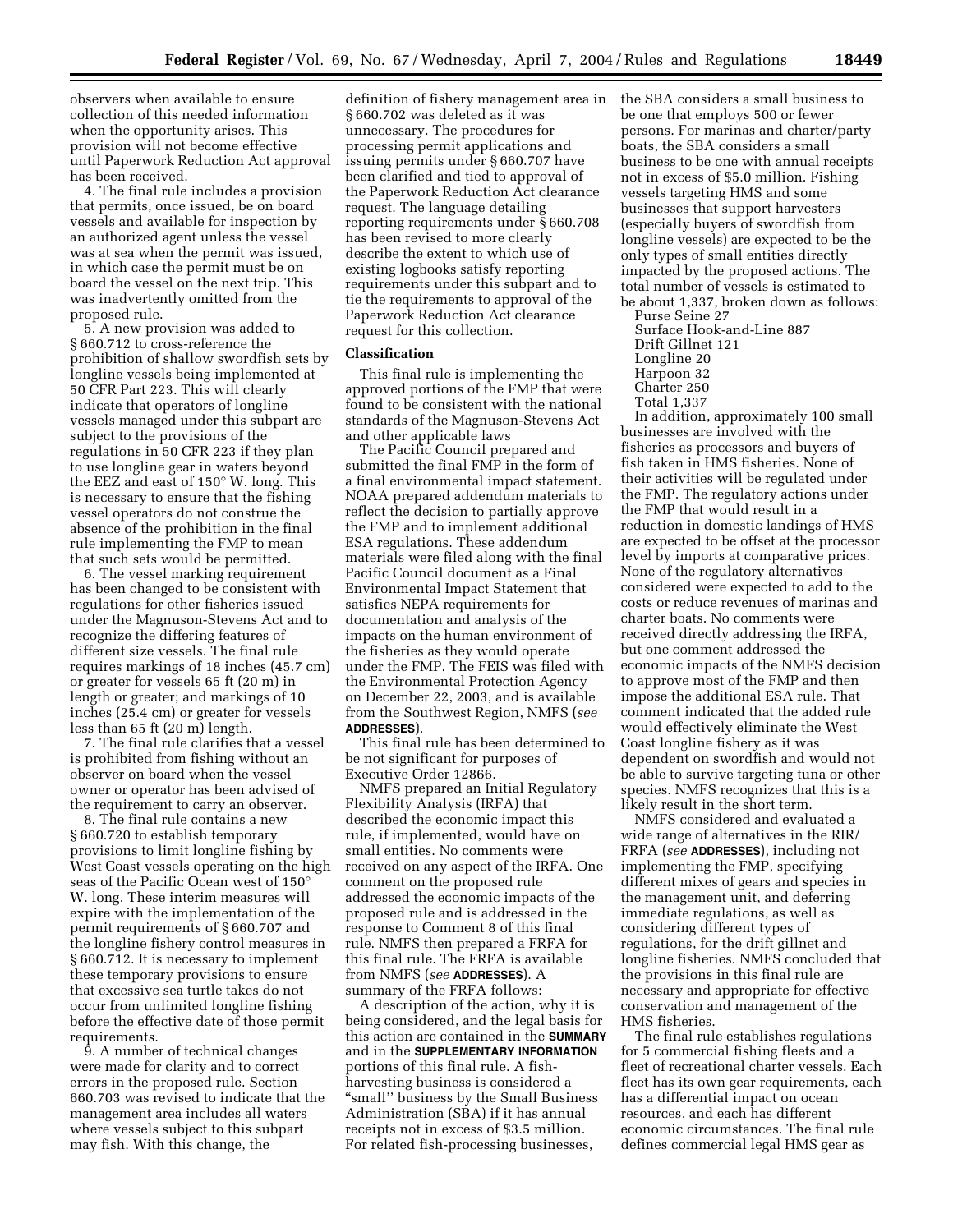harpoon, surface hook and line, drift gillnet of at least 14 inch (35.56 cm) stretched mesh or greater, purse seine, and pelagic longline. The FMP authorizes rod and reel, spear, and hook and line as recreational gear. The principal economic effects are on the drift gillnet and longline fishing fleets.

An alternative for drift gillnet gear was to allow stretched mesh less than 14 inches (35.56 cm). The selected alternative of requiring 14 inch (35.56 cm) stretched mesh or larger for legal drift gillnet gear is consistent with the historic use of drift gillnet used to target swordfish and sharks. Fishermen estimated that there may be as many as 8–10 vessels that occasionally use small-mesh drift gillnets when albacore and bluefin tuna are available. Landings data indicate that there could be as many as 20 vessels that might have fished small-mesh drift gillnets based on landing receipts for drift gillnet vessels landing albacore and bluefin tuna, but not swordfish. Vessels fishing small mesh drift gillnet gear would be restricted to landing HMS only as an incidental catch. The economic impact on the four vessels that have been documented as using small mesh drift gillnets amounts to between 20 percent and 48 percent of gross receipts. These vessels landed between 1.0 and 15.0 mt of albacore and 0.0 to 3.0 mt of bluefin tuna during the 2001 season. The vessels might make up for the lost revenue through other small mesh gillnet fisheries or simply return to using large mesh nets because all four vessels also currently possess permits for use of the larger mesh gear. Vessels currently fishing large mesh nets would suffer no economic loss under this alternative as they would not need to modify their gear or current fishing practices. The opportunity for albacore surface hook-and-line vessels to deploy small mesh drift gillnet gear to target albacore while on overnight trips would be preempted under this alternative. Loss of this opportunity would prevent realization of potential efficiency gains

from landing more albacore per unit of time on the water.

For drift gillnet vessels using 14 (35 cm) inch stretched mesh or greater, the FMP adopts all Federal conservation and management measures in place under the MMPA and ESA; adopts all state regulations for drift gillnet fishing under Magnuson-Stevens Act authority, except limited entry programs, which will remain under state authority; modifies an Oregon closure inside 1000 fathoms to be in effect year round; closes U.S. EEZ waters off Washington to all drift gillnet vessels; and implements turtle protection closures north of Point Sur, CA to 45° N. lat. (August 15 to November 15), and south of Pt. Conception to 120° W. long. during a forecasted or occurring El Nino event (June, July, and August). Existing Federal and state regulations, including current state drift gillnet time-area closures and gear restrictions were deemed appropriate for adopting. However, the Pacific Council concluded that implementing the existing state limited entry programs, which would significantly increase Federal costs and administrative burdens, was premature. Closures off Washington and Oregon are intended to protect the common thresher shark, sea turtles and marine mammals. This action modifies the current state regulations to prohibit, year round, drift gillnet fishing for swordfish and sharks in U.S. EEZ waters off Oregon east of a line approximating the 1,000 fm curve (deleting an existing May-August prohibition within 75 nautical miles) and prohibits drift gillnet fishing in all U.S. EEZ waters off Washington. The State of Washington currently does not allow the use of drift gillnet gear and Oregon does not allow drift gillnets to target thresher shark, although drift gillnet vessels have fished off both states and landed their catch in California.

Approximately 64 vessels actively participate in the drift gillnet fishery off the U.S. West Coast (see table below). All of these vessels would be considered

small businesses under the SBA standards. Therefore, there would be no financial impacts resulting from disproportionality between small and large vessels under the proposed action.

With respect to longline fishing, the final rule prohibits the use of pelagic longline gear in the U.S. EEZ. This action continues the *de facto* longline prohibition throughout the U.S. EEZ by states' regulations and minimizes potential bycatch of fish and protected species, and reduces fishery competition problems. There are no vessels participating in a pelagic longline fishery within the U.S. EEZ off the U.S. West Coast. Oregon is the only state that allows pelagic longlining within the U.S. EEZ on a case by case basis, and no landings have occurred. All of the Oregon vessels would be considered small businesses under the SBA standards; therefore, there would be no financial impacts resulting from disproportionality between small and large vessels under the proposed action.

Financial impacts of each pelagic longline regulatory alternative considered for adoption within the U.S. EEZ were evaluated based on incremental changes from the status quo; *i.e.*, the difference between pelagic longline ex-vessel private profits under the proposed action and pelagic longline private profits under the status quo. Because there are no empirical financial data available for this fishery, comparisons are based on the application of economic theory to potential fishing opportunities arising from the regulatory alternatives. The following table reports the estimated incremental qualitative changes in short-run financial profits for vessels for each regulatory alternative relative to the status quo. Financial impacts are evaluated as the present value of changes in short-run financial profits over a 25 year time period discounted at 7 percent and 4 percent discount rates. The annual average change in short-run financial profits is also shown.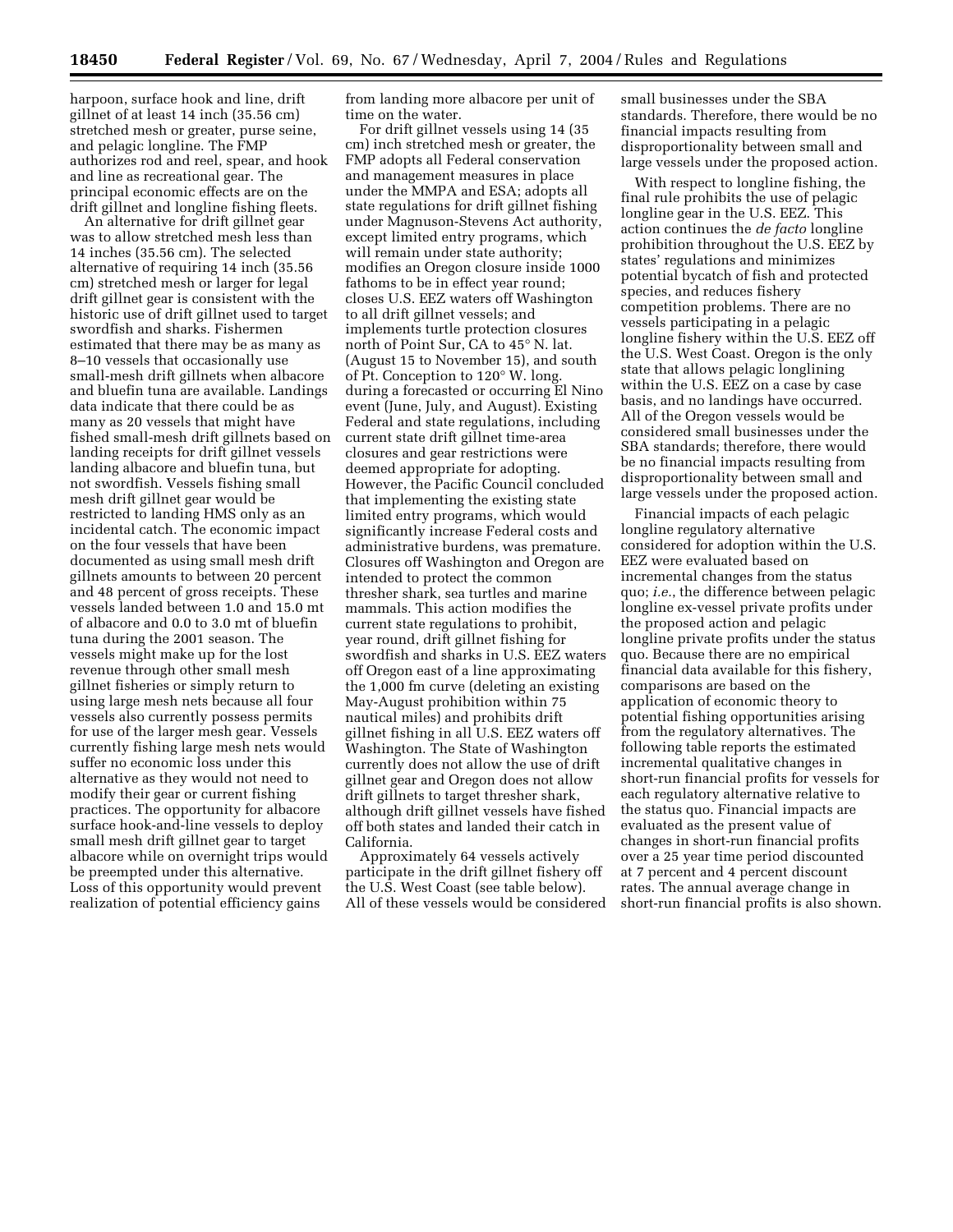| Alternative                                                                                                                                                                            | Change in the<br><b>Present Value</b><br>of Short-Run<br><b>Financial Prof-</b><br>its Relative to<br>the Status<br>Quo (25-Year<br>Time Horizon) | Average An-<br>nual Change<br>in Short-Run<br>Financial Prof-<br>its Relative to<br>the Status<br>Quo |
|----------------------------------------------------------------------------------------------------------------------------------------------------------------------------------------|---------------------------------------------------------------------------------------------------------------------------------------------------|-------------------------------------------------------------------------------------------------------|
| Pelagic Longline w/in the U.S. EEZ Alternative 1: Current state measures would remain in<br>place under states' authorities and there would be no new Federal regulations gov-         |                                                                                                                                                   |                                                                                                       |
| erning longline use in the U.S. EEZ. (Status Quo/No Action)                                                                                                                            | NC.                                                                                                                                               | NC.                                                                                                   |
| Pelagic Longline w/in the U.S. EEZ Alternative 2: Establishes a general prohibition on the                                                                                             | NC.                                                                                                                                               | <b>NC</b>                                                                                             |
| use of pelagic longline gear in the U.S. EEZ. (Final rule action)<br>Pelagic Longline w/in the U.S. EEZ Alternative 3: Prohibits longlining within the West                            |                                                                                                                                                   |                                                                                                       |
| Coast U.S. EEZ by indefinite moratorium, with the potential for re-evaluation by the                                                                                                   |                                                                                                                                                   |                                                                                                       |
| Council following completion of a bycatch reduction research program with pre-estab-<br>lished strict protocols. Must prove negligible impact on protected and bycatch species.        | $NQ+$                                                                                                                                             | $NQ+$                                                                                                 |
| Pelagic Longline w/in the U.S. EEZ Alternative 4: Authorizes a limited entry pelagic                                                                                                   |                                                                                                                                                   |                                                                                                       |
| longline fishery for tunas and swordfish within the U.S. EEZ, with effort and area restric-<br>tions, to evaluate longline gear as an alternative to DGN gear to reduce bycatch or by- |                                                                                                                                                   |                                                                                                       |
| catch mortality and protected species interactions.                                                                                                                                    | $NQ+$                                                                                                                                             | $NQ+$                                                                                                 |
| Pelagic Longline w/in the U.S. EEZ Alternative 5: Prohibits longlining within the West                                                                                                 |                                                                                                                                                   |                                                                                                       |
| Coast U.S. EEZ with the potential for re-evaluation by the Council following completion<br>of a tuna-swordfish-bycatch research experiment carried out under a qualified EFP to        |                                                                                                                                                   |                                                                                                       |
| determine if longline gear can be fished in ways that produce bycatch and protected                                                                                                    |                                                                                                                                                   |                                                                                                       |
| species interaction levels that are significantly less than by drift gillnets $(a=0.05)$ .                                                                                             | $NQ+$                                                                                                                                             | $NQ+$                                                                                                 |

There are not expected to be any financial impacts associated with Alternative 2 because it essentially represents the status quo. It would have eliminated the Oregon longline fishery, authorized outside 25 miles under the State's developmental fisheries program permit system. However, there are no active Oregon permits at the present time. This alternative would also eliminate the potential opportunity now available to West Coast based commercial fishermen for fishing off Oregon and California and landing in Oregon, which is currently not being exercised. The other alternatives offered potential increases in financial profits if it could be scientifically determined that there would not be an adverse impact on bycatch and protected species interactions.

Beyond the U.S. EEZ, the final rule applies to West Coast-based longline vessels all of the restrictions applied to Hawaii-based longline vessels when fishing west of 150° W. long. Restrictions control sea turtle and seabird interactions and improve monitoring of the fishery. A total of 38 vessels participated in the West Coastbased, high seas pelagic longline fishery during 2001. All of these vessels would be considered small businesses under the SBA standards. Therefore, there would be no financial impacts resulting from disproportionality between small and large vessels under the proposed action.

Financial impacts of each high seas pelagic longline regulatory alternative considered were evaluated based on incremental changes from the status

quo; *i.e.*, the difference between pelagic longline ex-vessel private profits under the proposed action and pelagic longline private profits under the no action alternative. The table below reports the estimated incremental changes in short-run financial profits for pelagic longline vessels for each regulatory alternative relative to the status quo. Financial impacts are evaluated as the present value of changes in short-run financial profits projected over a 25 year time period, discounted at 7 percent and 4 percent discount rates. The annual average change in short-run financial profits is also shown. The changes in financial profit were estimated using cost and earnings data voluntarily provided by industry members.

Under the status quo, regulations would not be promulgated to implement the FMP measures for the high seas, West Coast-based pelagic longline fishery. Fishing could continue without regulations until regulations are established under other authorities. Therefore, without the FMP, the future of the West Coast-based pelagic longline fishery operating on the high seas was expected to be different from recent conditions. Swordfish is the target species of this fishery, and swordfish sets would likely be prohibited; gear restrictions (no light sticks, minimum depth of sets, line clippers to release sea turtles) would apply; and seabird avoidance methods would be required. Longline fishing targeting tuna on the high seas out of West Coast ports might then be an alternative if swordfish targeting is prohibited, but current

participants in the fishery indicate that without being able to target swordfish, the high seas longline fishery originating from West Coast ports would cease to exist. In view of this likelihood, the estimated financial impacts relative to Alternative 1 assumed that (absent action through this final rule) regulations are likely in the future that would prohibit West Coast-based pelagic longliners from targeting swordfish on the high seas, and that under those circumstances the fishery would cease to exist. Alternative 2, however, would have allowed the fishery to continue under selected restrictions, and the financial impact of Alternative 2, shown below, is based on a projection of current private profits in the fishery. Estimates of current private profits do not include the private costs that might be incurred in adopting turtle and seabird saving measures, placement of observers, and the installation and use of VMS, and any lost revenues from being unable to fish in waters bounded by 15° N. lat. and the equator and by 145° W. long. and 180° W. long. during April and May. Therefore, private profits under Alternative 2 in the table below may be overstated. While some West Coast-based, high seas pelagic longliners harvest species other than swordfish, no attempt was made to evaluate potential changes in fishing strategies by these vessels in response to different harvest opportunities under each of the regulatory alternatives, and what this would mean in terms of operating costs and ex-vessel revenues under alternative fishing strategies. Alternative 3 (the action being taken in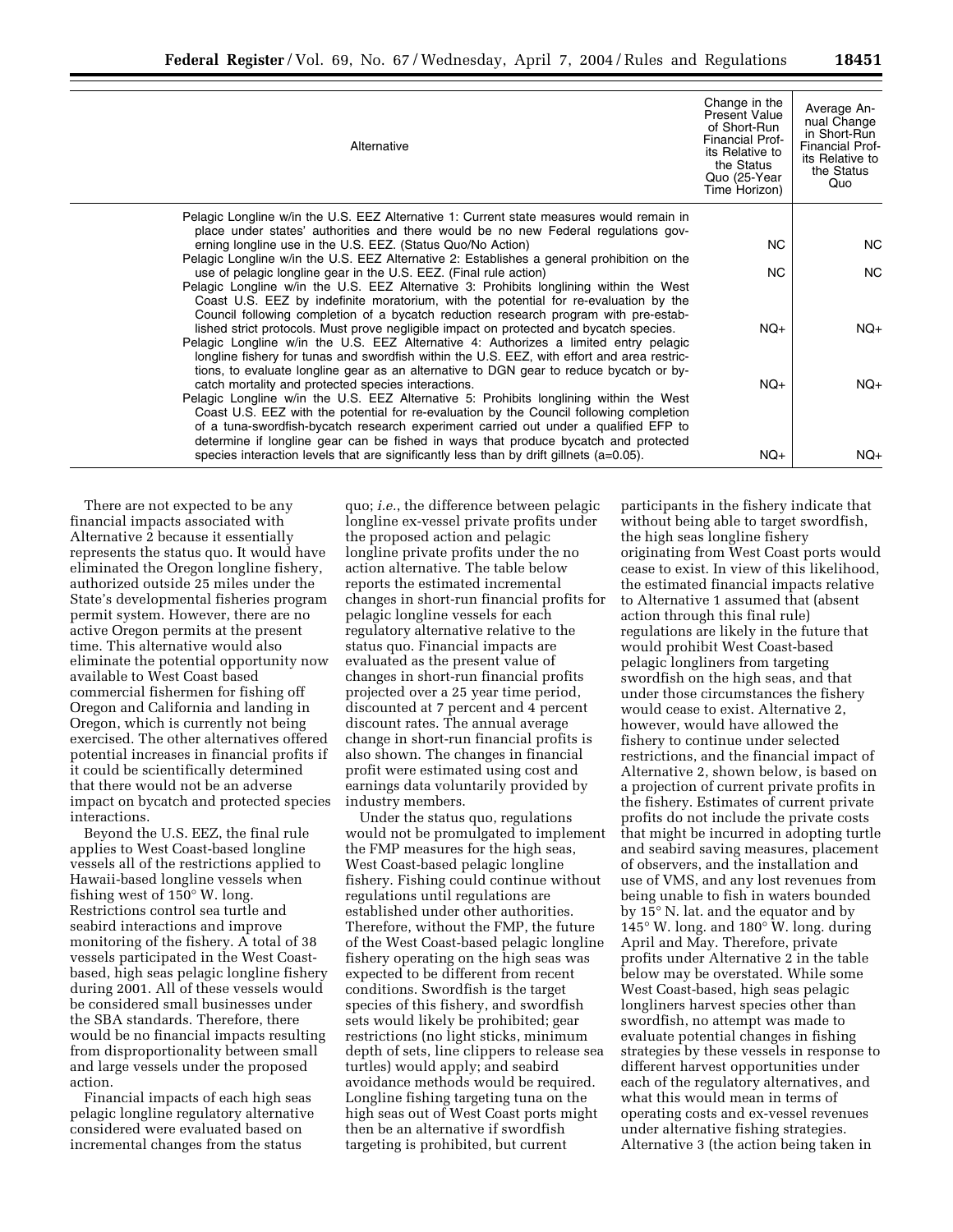this final rule) prohibits swordfish targeting in all waters by U.S. West Coast longline vessels. Under this

alternative, it is expected that the fishery would cease in the long run, in which case there is no difference from the status quo.

| Alternative                                                                                                                                                                                                                                                                                                                                                                                                                                                                                                                                                                                                                                                                                                                                                                                                       | Change in the<br><b>Present Value</b><br>of Short-Run<br>Financial Prof-<br>its Relative to<br>the Status<br>Quo (25-Year<br>Time Horizon) | Average An-<br>nual Change<br>in Short-Run<br><b>Financial Prof-</b><br>its Relative to<br>the Status<br>Quo |
|-------------------------------------------------------------------------------------------------------------------------------------------------------------------------------------------------------------------------------------------------------------------------------------------------------------------------------------------------------------------------------------------------------------------------------------------------------------------------------------------------------------------------------------------------------------------------------------------------------------------------------------------------------------------------------------------------------------------------------------------------------------------------------------------------------------------|--------------------------------------------------------------------------------------------------------------------------------------------|--------------------------------------------------------------------------------------------------------------|
| High Seas Pelagic Longline Alternative 1: States' regulations would apply to longline fish-<br>ing and landings and Federal regulations may be developed under other authorities.<br>Vessels would have to obtain HSFCA permits and file HSFCA logbooks, as is now the<br>case. (Status Quo/No Action)<br>High Seas Pelagic Longline Alternative 2: Applies to West Coast-based longline vessels<br>fishing west of 150° W longitude all of the restrictions applied to Hawaii-based longline<br>vessels, but east of 150° W long., applies selected restrictions, allowing West Coast-<br>based vessels to target swordfish east of that line. (Proposed Action)<br>7 percent Discount Rate<br>4 percent Discount Rate<br>High Seas Pelagic Longline Alternative 3: Applies to West Coast-based longline vessels | <b>NC</b><br>\$78,225,581<br>\$105,645,527                                                                                                 | NC.<br>\$6,712,558                                                                                           |
| all conservation and management measures applied to Hawaii-based longline vessels to<br>control sea turtle and seabird interactions and to monitor the fishery in all waters (final<br>rule action).<br>7 percent Discount Rate<br>4 percent Discount Rate                                                                                                                                                                                                                                                                                                                                                                                                                                                                                                                                                        | NC.<br>NC.                                                                                                                                 | <b>NC</b>                                                                                                    |

Alternative 2 would have maintained the fishery, but imposed some slight additional costs on West Coast-based longliners targeting swordfish on the high seas. Fishermen would have incurred some of the cost of adopting turtle and seabird saving measures, accommodating observers and using monitoring equipment such as a vessel monitoring system. Therefore, under Alternative 2 there would have been a slight reduction in annual short-run, financial profits from those reported above. There may also have been reductions in swordfish catch rates due to the alternative of turtle and seabird mitigation measures. This could have further reduced short-run, financial profits. In the absence of this rule, the fishery would likely have been subject to regulations promulgated under other authorities, which would be expected to result in the longline fishery's disappearance in time. This is reflected in the long-term status quo, Alternative 1, where financial profits become zero with a phase out of the fishery. In the near term however, the fishery could persist under existing state regulations, in which case short-run financial profits would be expected to be \$6.8 million per year under the status quo. These are the same as the annual average financial profits that would be expected under Alternative 2 minus the cost of adopting turtle and seabird saving measures, accommodating observers and using monitoring equipment such as vessel monitoring systems. Short and longterm profits would disappear under

Alternative 3 with the prohibition on targeting swordfish. Therefore, in the long term, Alternative 3 is the same as the status quo. As noted above, all of the longline vessels would be considered small businesses under the SBA standards. Therefore, there would be no financial impacts resulting from disproportionality between small and large vessels under the proposed action.

The actions in the final rule were selected because they best meet the requirements of the Magnuson-Stevens Act and the ESA. Continuation of the drift gillnet rules under Magnuson-Stevens Act authority will facilitate timely management of the fishery in a public process with necessary protection for marine mammals and sea turtles. Allowing swordfish targeting without additional controls would result in fishing that appreciably reduced the likelihood of survival and recovery in the wild of loggerhead sea turtles, a species listed as threatened under the ESA. Prohibiting swordfish targeting was necessary to avoid jeopardy to this species. Other alternatives that were considered would not have provided the necessary protection to sea turtles.

NMFS also believes that there are or may be in the near term alternatives available to the longline fishers. First, NMFS is considering a proposal that would alleviate much of the burden for longline vessels fishing out of Hawaii. That proposal effectively would reopen longline fishing for swordfish by vessels registered for use under western Pacific

longline limited entry permits. If approved, this would provide an alternative fishing opportunity for most West Coast vessels, whose owners would be able to register their vessels for use under western Pacific longline limited entry permits. Second, NMFS research has demonstrated that longline fishing may be sufficiently protective of sea turtles if certain gear and bait combinations are required, especially if adopted with additional controls on overall fishing effort. The Pacific Council will be encouraged to explore the possible adoption of such measures to alleviate the burden placed on the West Coast fleet for the short term. In this context, it is noted that the fishery is generally at a low level in the summer and early fall, and the Pacific Council may be able to fashion an effective regulatory regime by the end of 2004. However, no changes have been made to the final rule at this time. The action would impose new reporting and recordkeeping requirements for some HMS vessels. Application forms for permits must be confirmed and/or completed by owners seeking permits for all commercial gears and charter vessels. All commercial vessels and charter vessels must maintain and submit logbooks of catch and effort in the fisheries. State logbooks may satisfy this requirement, and this final rule includes a requirement that vessel owners and operators comply with all applicable regulations requiring reports to state agencies. A pre-trip notification is required for longline vessels. Also,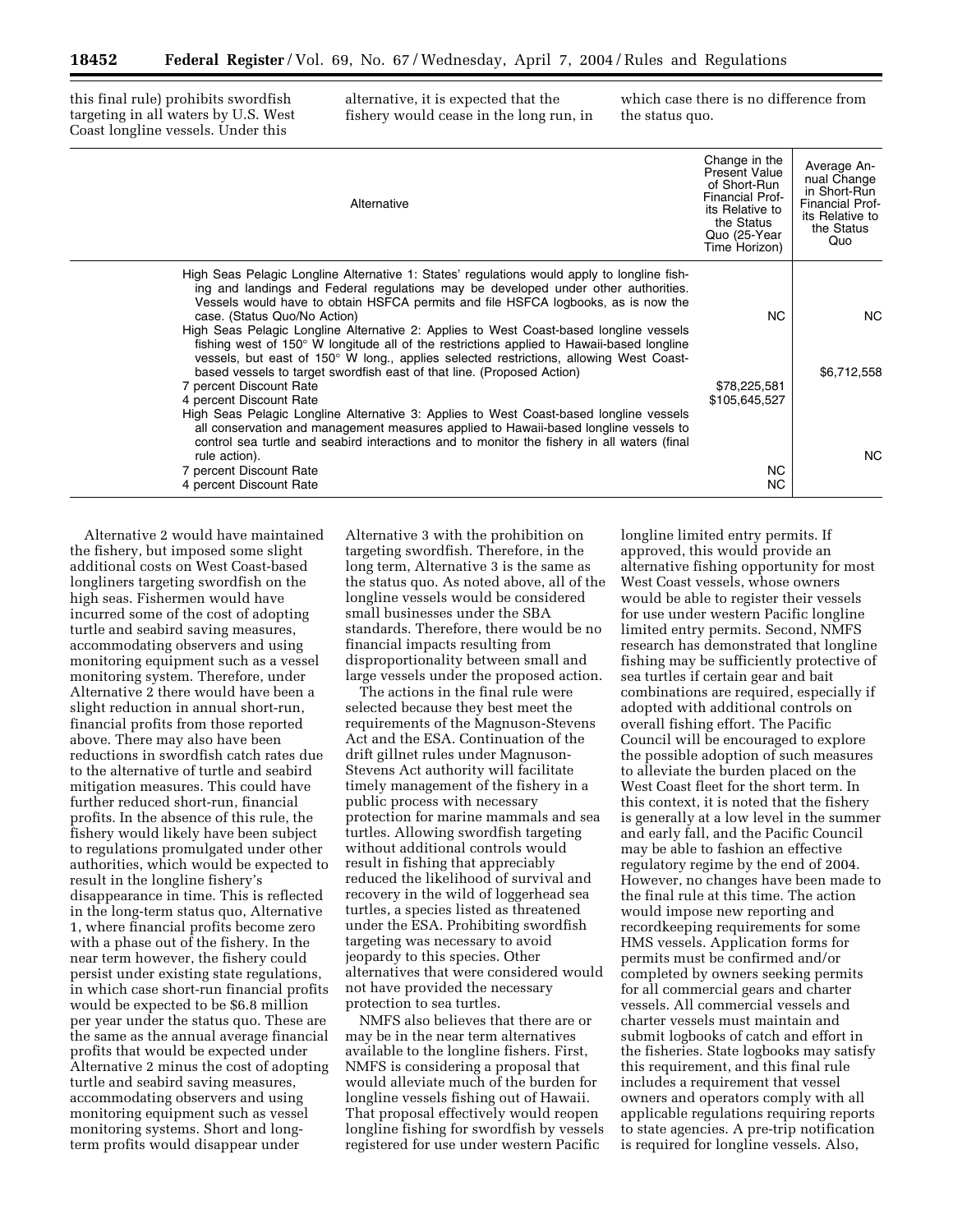longline vessels must have vessel monitoring system units on their vessels, provided by and installed at NMFS expense.

No specific actions have been taken to minimize the economic impacts on owners and operators of West Coast longline vessels, as there are no alternatives available that will meet the requirements of the Magnuson-Stevens Act and the ESA. The ESA requires that activities that would jeopardize the continued existence of any species listed under that act be prohibited or curtailed. All the alternatives that allowed swordfish targeting by longline vessels would fail to meet the test of the ESA and therefore would violate the Magnuson-Stevens Act. The original proposal to prohibit swordfish targeting west of 150° W. long. and allow it east of 150° W. long. resulted in a jeopardy conclusion under the ESA. There is reason to believe that adjustments (such as gear and bait requirements) can be made in the future management program that will alleviate the burden and allow the West Coast longline fishery to resume, albeit perhaps at a lower level. It will take some time, however, to develop and implement any such changes in management. No adjustments are needed for other fishery sectors as there are minimal economic impacts from the final rule.

This FMP contains collection-ofinformation requirements for 6 separate fisheries subject to review and approval by OMB under the PRA. These requirements have been submitted to OMB for approval. The public reporting burden for these requirements is estimated to average 20–35 minutes for a permit application depending on the extent of correction of information on application forms and of new information to be submitted on those forms; 5 minutes for a pre-trip notification by longline vessel operators; and 45 minutes to affix the official number of a vessel to its bow and weather deck. In addition, for longline vessels, there would be a burden of 4 hours for installation of a vessel monitoring system, 2 hours for maintenance of the system, 24 seconds for each electronic report submitted via the satellite based vessel monitoring system; and 5 minutes for filling out a log each day. These estimates include the time for reviewing instructions, searching existing data sources, gathering and maintaining the data needed, and completing and reviewing the collection of information.

Public comment is sought regarding whether these proposed collections of information are necessary for the proper performance of the functions of the

agency, including whether the information shall have practical utility, the accuracy of the burden estimate, ways to enhance the quality, utility, and clarity of the information to be collected, and ways to minimize the burden of the collection of information, including through the use of automated information technology. Written comments regarding the burden-hour estimates or other aspects of the collection-of-information requirements contained in this rule may be submitted to, Svein Fougner, Assistant Administrator for Sustainable Fisheries, NMFS, Southwest Region (see **ADDRESSES**) and by e-mail to *David*\_*Rostker@omb.eop.gov*, or fax to (202) 395–7285.

Notwithstanding any other provision of the law, no person is required to respond to, nor shall any person be subject to a penalty for failure to comply with, a collection of information subject to the requirement of the PRA, unless that collection of information displays a currently valid OMB control number.

This final rule is consistent with the ESA. A formal consultation with NMFS Protected Resources under the ESA was initiated on September 23, 2003. Based on the conclusions of the consultation, the Regional Administrator determined that fishing activities under this final rule, when considered in combination with a rule being promulgated under the authority of the ESA, would not jeopardize the continued existence of any species. Consultations were also completed with the U.S. Fish and Wildlife Service (USFWS), which concluded that the fisheries would not jeopardize the continued existence of any listed species under the USFWS jurisdiction.

The Regional Administrator determined that fishing activities conducted under this final rule would have no adverse impacts on marine mammals.

# **List of Subjects in 50 CFR**

#### *Part 223*

Endangered and threatened species, Exports, Imports, Marine mammals, Transportation.

*Part 224* 

Administrative practice and procedure, Endangered and threatened species, Exports, Imports, Reporting and recordkeeping requirements. *Part 660* 

Administrative practice and procedure, American Samoa, Fisheries, Fishing, Guam, Hawaiian Natives, Indians, Northern Mariana Islands, Reporting and recordkeeping requirements.

Dated: March 25, 2004.

# **Rebecca Lent,**

*Deputy Assistant Administrator for Regulatory Programs, National Marine Fisheries Service.* 

■ For the reasons set out in the preamble, 50 CFR parts 223, 224, and 660, are amended as follows:

# **50 CFR Chapter VI**

# **PART 223—THREATENED MARINE AND ANADROMOUS SPECIES**

■ 1. The authority citation for part 223 continues to read as follows:

**Authority:** 16 U.S.C. 1531–1543; subpart B, § 223.12 also issued under 16 U.S.C. 1361 *et seq.* 

# **§ 223.206 [Amended]**

■ 2. In § 223.206, paragraph  $(d)(6)$  is removed and reserved.

# **PART 224—ENDANGERED MARINE AND ANADROMOUS SPECIES**

■ 3. The authority citation for part 224 continues to read as follows:

**Authority:** 16 U.S.C. 1531–1543 and 16 U.S.C. 1361 *et seq.* 

■ 4. In § 224.104, paragraph (c) is revised to read as follows:

# **§ 224.104 Special requirements for fishing activities to protect endangered sea turtles.**

\* \* \* \* \* (c) Special prohibitions relating to sea turtles are provided at § 223.206  $(d)(2)(iv).$ 

# **PART 660—FISHERIES OFF WEST COAST STATES AND IN THE WESTERN PACIFIC**

■ 5. The authority citation for part 660 continues to read as follows:

**Authority:** 16 U.S.C. 1801 *et seq.*  6. Add Subpart K to read as follows:

# **Subpart K—Highly Migratory Fisheries**

- Sec.<br>660.701 660.701 Purpose and scope.
- 660.702 Definitions.<br>660.703 Managemen
- 660.703 Management area.
- 660.704 Vessel identification.
- 660.705 Prohibitions.<br>660.706 Pacific Coast
- 660.706 Pacific Coast Treaty Indian rights.
- 660.707 Permits.<br>660.708 Reportin
- 660.708 Reporting and recordkeeping.<br>660.709 Annual specifications.
- 660.709 Annual specifications.
- 660.710 Closure of directed fishery.<br>660.711 General catch restrictions.
- 660.711 General catch restrictions.<br>660.712 Longline fishery.
- 660.712 Longline fishery.<br>660.713 Drift gillnet fishe
	-
- 660.713 Drift gillnet fishery. 660.714 Purse seine fishery. [Reserved.]<br>660.715 Harpoon fishery. [Reserved.]
- 660.715 Harpoon fishery. [Reserved.]
- Surface hook-and-line fishery.
- [Reserved.]<br>660.717 Frame
	- Framework for revising regulations.
- 660.718 Exempted fishing.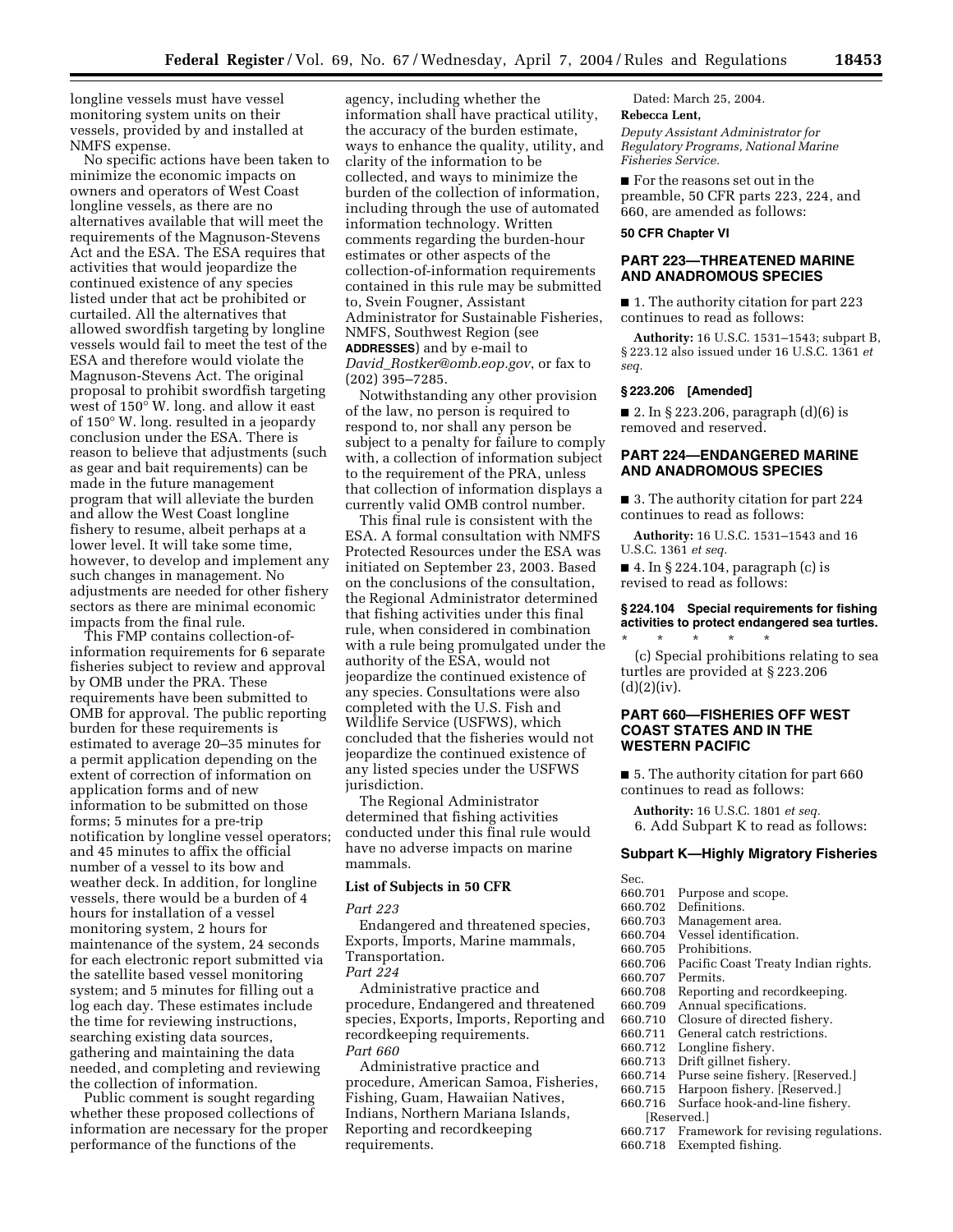660.719 Scientific observers. 660.720 Interim protection for sea turtles.

#### **Subpart K—Highly Migratory Fisheries**

#### **§ 660.701 Purpose and scope.**

This subpart implements the Fishery Management Plan for U.S. West Coast Fisheries for Highly Migratory Species (FMP). These regulations govern commercial and recreational fishing for HMS in the U.S. EEZ off the coasts of Washington, Oregon, and California and in adjacent high seas waters.

# **§ 660.702 Definitions.**

*Basket-style longline gear* means a type of longline gear that is divided into units called *baskets*, each consisting of a segment of main line to which 10 or more branch lines with hooks are spliced. The mainline and all branch lines are made of multiple braided strands of cotton, nylon, or other synthetic fibers impregnated with tar or other heavy coatings that cause the lines to sink rapidly in seawater.

*Closure*, when referring to closure of a fishery, means that taking and retaining, possessing, or landing the particular species or species group is prohibited.

*Commercial fishing* means:

(1) Fishing by a person who possesses a commercial fishing license or is required by law to possess such license issued by one of the states or the Federal Government as a prerequisite to taking, retaining, possessing, landing and/or sale of fish; or

(2) Fishing that results in or can be reasonably expected to result in sale, barter, trade or other disposition of fish for other than personal consumption.

*Commercial fishing gear* includes the following types of gear and equipment used in the highly migratory species fisheries:

(1) Harpoon. Gear consisting of a pointed dart or iron attached to the end of a pole or stick that is propelled only by hand and not by mechanical means.

(2) Surface hook-and-line. Fishing gear, other than longline gear, with one or more hooks attached to one or more lines (includes troll, rod and reel, handline, albacore jig, live bait, and bait boat). Surface hook and line is always attached to the vessel.

(3) Drift gillnet. A panel of netting, 14 inch (35.5 cm) stretched mesh or greater, suspended vertically in the water by floats along the top and weights along the bottom. A drift gillnet is not stationary or anchored to the bottom.

(4) Purse seine. An encircling net that may be closed by a purse line threaded through the bottom of the net. Purse

seine gear includes ring net, drum purse seine, and lampara nets.

(5) Pelagic longline. A main line that is suspended horizontally in the water column and not stationary or anchored, and from which dropper lines with hooks (gangions) are attached. Legal longline gear also includes basket-style longline gear.

*Council* means the Pacific Fishery Management Council, including its Highly Migratory Species Management Team (HMSMT), Scientific and Statistical Committee (SSC), Highly Migratory Species Advisory Subpanel (HMSAS), and any other committee established by the Council.

*Fishing trip* is a period of time between landings when fishing is conducted.

*Fishing year* is the year beginning at 0801 GMT (0001 local time) on April 1 and ending at 0800 GMT on March 31 (2400 local time) of the following year.

*Harvest guideline* means a specified numerical harvest objective that is not a quota. Attainment of a harvest guideline does not require closure of a fishery.

*Highly Migratory Species* (HMS) means species managed by the FMP, specifically:

*Billfish/Swordfish:* 

striped marlin (*Tetrapturus audax*) swordfish (*Xiphias gladius*)

*Sharks:* 

common thresher shark (*Alopias vulpinus*) pelagic thresher shark (*Alopias pelagicus*) bigeye thresher shark (*Alopias* 

*superciliosus*)

shortfin mako or bonito shark (*Isurus oxyrinchus*)

blue shark (Prionace glauca)

*Tunas:* 

north Pacific albacore (*Thunnus alalunga*) yellowfin tuna (*Thunnus albacares*) bigeye tuna (*Thunnus obesus*) skipjack tuna (*Katsuwonus pelamis*) northern bluefin tuna (*Thunnus orientalis*)

*Other:* 

dorado or dolphinfish (*Coryphaena hippurus*)

*Highly Migratory Species Advisory Subpanel* (HMSAS) means the individuals comprised of members of the fishing industry and public appointed by the Council to review proposed actions for managing highly migratory species fisheries.

*Highly Migratory Species Fishery Management Plan* (FMP) means the Fishery Management Plan for the U.S. West Coast Fisheries for Highly Migratory Species developed by the Pacific Fishery Management Council and approved by the Secretary of Commerce and amendments to the FMP.

*Highly Migratory Species Management Team* (HMSMT) means the individuals appointed by the Council to review, analyze, and develop

management measures for highly migratory species fisheries.

*Incidental catch or incidental species*  means HMS caught while fishing for the primary purpose of catching other species with gear not authorized by the FMP.

*Land or landing* means offloading fish from a fishing vessel or arriving in port to begin offloading fish or causing fish to be offloaded from a fishing vessel.

*Mesh size* means the opening between opposing knots in a net. Minimum mesh size means the smallest distance allowed between the inside of one knot to the inside of the opposing knot when the mesh is stretched, regardless of twine size.

*Offloading* means removing HMS from a vessel.

*Permit holder* means a permit owner. *Permit owner* means a person who owns an HMS permit for a specific vessel fishing with specific authorized fishing gear.

*Person, as it applies to fishing conducted under this subpart,* means any individual, corporation, partnership, association or other entity (whether or not organized or existing under the laws of any state), and any Federal, state, or local government, or any entity of any such government that is eligible to own a documented vessel under the terms of 46 U.S.C. 12102(a).

*Processing or to process* means the preparation or packaging of HMS to render it suitable for human consumption, industrial uses or longterm storage, including, but not limited to, cooking, canning, smoking, salting, drying, filleting, freezing, or rendering into meal or oil, but does not mean heading and gutting or freezing at sea unless additional preparation is done.

*Prohibited species* means those species and species groups whose retention is prohibited unless authorized by other applicable law (for example, to allow for examination by an authorized observer or to return tagged fish as specified by the tagging agency).

*Quota* means a specified numerical harvest objective, the attainment (or expected attainment) of which causes closure of the fishery for that species or species group.

*Recreational charter vessel* means a vessel that carries fee-paying passengers for the purpose of recreational fishing.

*Recreational fishing* means fishing with authorized recreational fishing gear for personal use only and not for sale or barter.

*Regional Administrator* means the Administrator, Southwest Region, NMFS, 501 W. Ocean Boulevard, Suite 4200, Long Beach, CA 90802–4213, or a designee.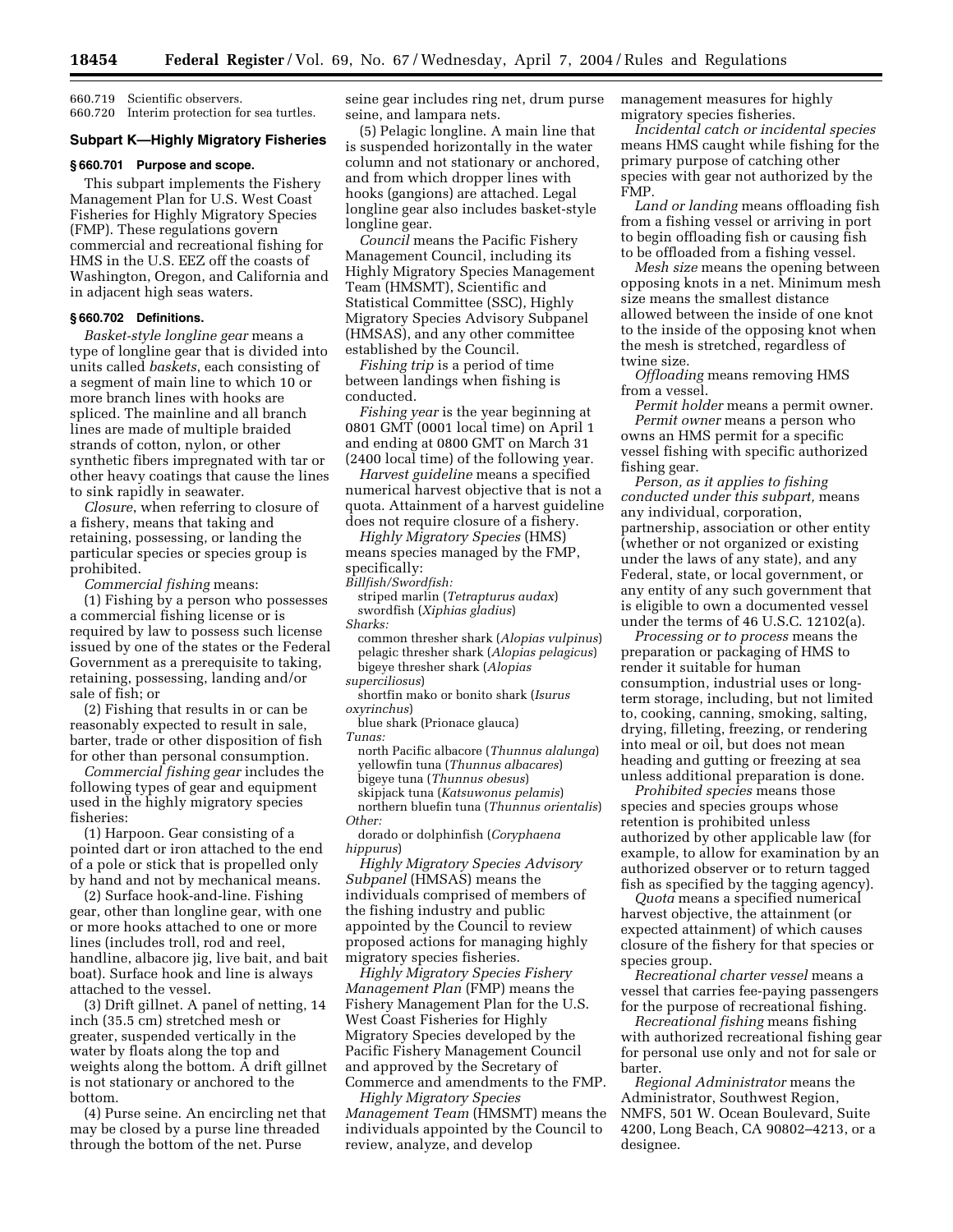*Special Agent-In-Charge* (SAC) means the Special Agent-In-Charge, NMFS, Office of Enforcement, Southwest Region, or a designee of the Special Agent-In-Charge.

*Sustainable Fisheries Division* (SFD) means the Assistant Regional Administrator for Sustainable Fisheries, Southwest Region, NMFS, or his or her designee.

*Tranship* means offloading or otherwise transferring HMS or products thereof to a receiving vessel.

*Vessel monitoring system unit* (VMS unit) means the hardware and software equipment owned by NMFS, installed on vessels by NMFS, and required by this subpart K to track and transmit the positions from fishing vessels.

#### **§ 660.703 Management area.**

The fishery management area for the regulation of fishing for HMS has the following designations and boundaries:

(a) Southern boundary—the United States-Mexico International Boundary, which is a line connecting the following coordinates:

°35′22″ N. lat. 117°27′49″ W. long. °37′37″ N. lat. 117°49′31″ W. long. °07′58″ N. lat. 118°36′18″ W. long. °32′31″ N. lat. 121°51′58″ W. long. (b) Northern boundary—the United

States-Canada Provisional International Boundary, which is a line connecting the following coordinates:

48°29′37.19″ N. lat. 124°43′33.19″ W. long.

°30′11″ N. lat. 124°47′13″ W. long. °30′22″ N. lat. 124°50′21″ W. long. °30′14″ N. lat. 124°54′52″ W. long. °29′57″ N. lat. 124°59′14″ W. long. °29′44″ N. lat. 125°00′06″ W. long. °28′09″ N. lat. 125°05′47″ W. long. °27′10″ N. lat. 125°08′25″ W. long. °26′47″ N. lat 125°09′12″ W. long. °20′16″ N. lat. 125°22′48″ W. long. °18′22″ N. lat. 125°29′58″ W. long. °11′05″ N. lat. 125°53′48″ W. long. °49′15″ N. lat. 126°40′57″ W. long. °36′47″ N. lat. 127°11′58″ W. long. °22′00″ N. lat. 127°41′23″ W. long. °42′05″ N. lat. 128°51′56″ W. long. °31′47″ N. lat. 129°07′39″ W. long.

(c) Adjacent waters on the high seas in which persons subject to this subpart may fish.

#### **§ 660.704 Vessel identification.**

(a) *Official number.* Each fishing vessel subject to this subpart must display its official number on the port and starboard sides of the deckhouse or hull, and on an appropriate weather deck so as to be visible from enforcement vessels and aircraft.

(b) *Numerals.* The official number must be affixed to each vessel subject to this subpart in block Arabic numerals at least 10 inches (25.40 cm) in height for vessels more than 25 ft (7.62 m) but equal to or less than 65 ft (19.81 m) in length; and 18 inches (45.72 cm)in height for vessels longer than 65 ft (19.81 m) in length. Markings must be legible and of a color that contrasts with the background.

#### **§ 660.705 Prohibitions.**

In addition to the general prohibitions specified in § 600.725 of this chapter, it is unlawful for any person to do any of the following:

(a) Fish for HMS in the U.S. EEZ off the Pacific coast without a permit issued under § 660.707 for the use of authorized fishing gear.

(b) Fish with gear in any closed area specified in this subpart that prohibits the use of such gear.

(c) Land HMS at Pacific coast ports without a permit issued under § 600.707 for the use of authorized fishing gear.

(d) Sell HMS without an applicable commercial state fishery license.

(e) When fishing for HMS, fail to return a prohibited species to the sea immediately with a minimum of injury.

(f) Falsify or fail to affix and maintain vessel markings as required by § 660.704.

(g) Fish for HMS in violation of any terms or conditions attached to an exempted fishing permit issued under § 600.745 of this chapter.

(h) When a directed fishery has been closed for a specific species, take and retain, possess, or land that species after the closure date.

(i) Refuse to submit fishing gear or fish subject to such person's control to inspection by an authorized officer, or to interfere with or prevent, by any means, such an inspection.

(j) Falsify or fail to make and/or file any and all reports of fishing, landing, or any other activity involving HMS, containing all data, and in the exact manner, required by the applicable state law, as specified in § 660.708(b).

(k) Fail to carry aboard a vessel that vessel's permit issued under § 660.707 or exempted fishing permit issued under § 660.718, except if the permit was issued while the vessel was at sea.

(l) Fail to carry a VMS unit as required under § 660.712(d).

(m) Interfere with, tamper with, alter, damage, disable, or impede the operation of a VMS unit or to attempt any of the same; or to move or remove a VMS unit without the prior permission of the SAC.

(n) Make a false statement, oral or written, to an authorized officer, regarding the use, operation, or maintenance of a VMS unit.

(o) Fish for, catch, or harvest HMS with longline gear without a VMS unit on board the vessel after installation of the VMS unit by NMFS.

(p) Possess on board a vessel without a VMS unit HMS harvested with longline gear after NMFS has installed the VMS unit on the vessel.

(q) Direct fishing effort toward the harvest of swordfish (*Xiphias gladius*) using longline gear deployed west of 150° W. long. and north of the equator (0° lat.) on a vessel registered for use of longline gear in violation of § 660.712(a)(1).

(r) Possess a light stick on board a longline vessel when fishing west of 150° W. long. and north of the equator  $(0^{\circ})$  lat.) in violation of § 660.712(a)(6)

(s) Possess more than 10 swordfish on board a longline vessel from a fishing trip where any part of the trip included fishing west of 150° W. long. and north of the equator (0° lat.) in violation of § 660.712(a)(9).

(t) Interfere with, impede, delay, or prevent the installation, maintenance, repair, inspection, or removal of a VMS unit.

(u) Interfere with, impede, delay, or prevent access to a VMS unit by a NMFS observer.

(v) Connect or leave connected additional equipment to a VMS unit without the prior approval of the SAC.

(w) Fish for HMS with a vessel registered for use of longline gear within closed areas or by use of unapproved gear configurations in violation of § 660.712(a)(2), (a)(3), (a)(7), (a)(8), or (a)(9).

(x) Fail to use a line setting machine or line shooter, with weighted branch lines, to set the main longline when operating a vessel that is registered for use of longline gear and equipped with monofilament main longline, when making deep sets north of 23° N. lat. in violation of § 660.712(c)(1)(i) and  $(c)(1)(ii)$ .

(y) Fail to employ basket-style longline gear such that the mainline is deployed slack when operating a vessel registered for use of longline gear north of 23° N. lat. in violation of § 660.712  $(c)(1)(iii)$ .

(z) Fail to maintain and use blue dye to prepare thawed bait when operating a vessel registered for use of longline gear that is fishing north of 23° N. lat., in violation of § 660.712(c)(2) and (c)(3).

(aa) Fail to retain, handle, and discharge fish, fish parts, and spent bait strategically when operating a vessel registered for use of longline gear that is fishing north of 23° N. lat. in violation of § 660.712 (c)(4) through (c)(7).

(bb) Fail to handle short-tailed albatrosses that are caught by pelagic longline gear in a manner that maximizes the probability of their long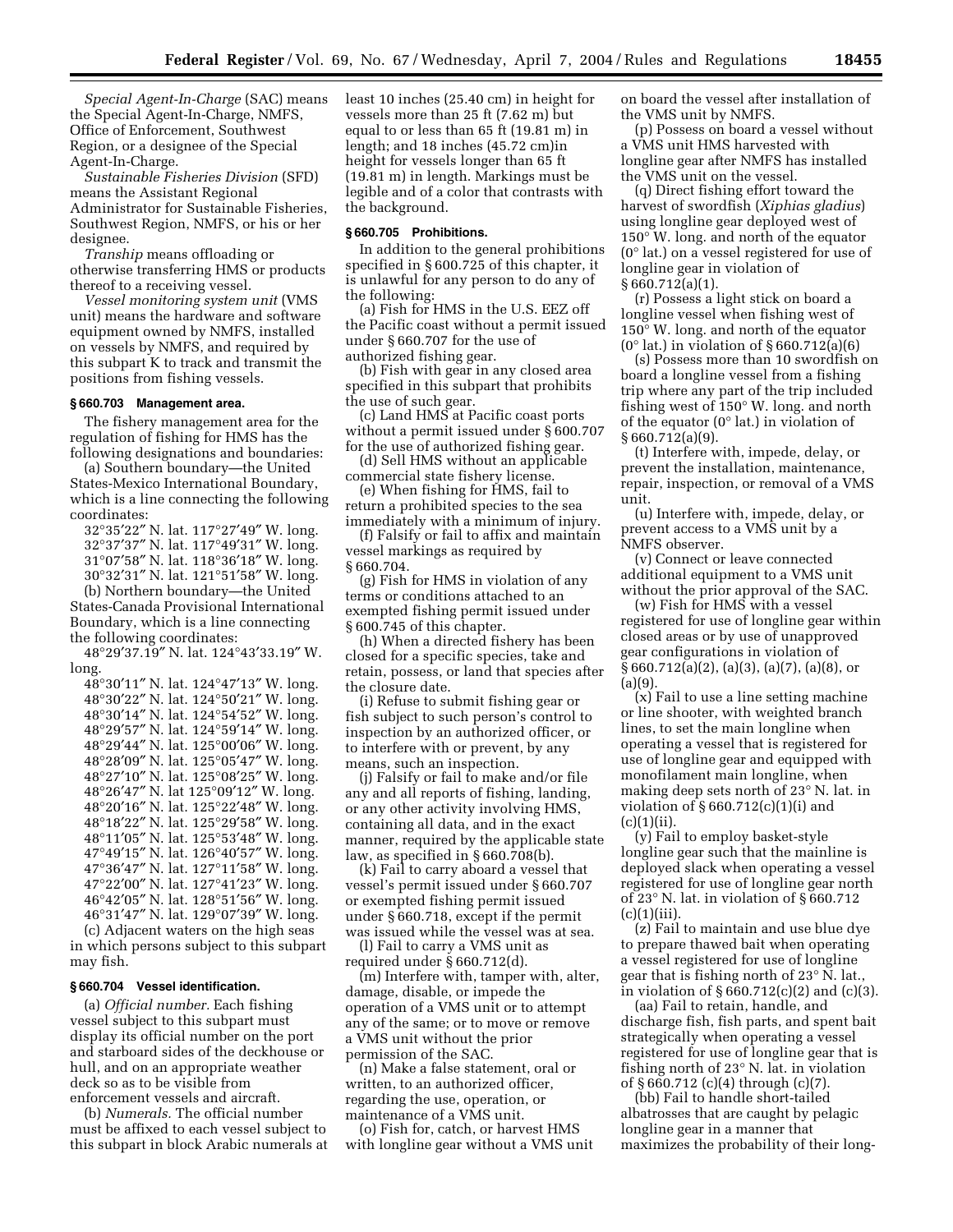term survival, in violation of § 660.712(c)(8).

(cc) Fail to handle seabirds other than short-tailed albatross that are caught by pelagic longline gear in a manner that maximizes the probability of their longterm survival in violation of  $§ 660.712(c)(17).$ 

(dd) Own a longline vessel registered for use of longline gear that is engaged in longline fishing for HMS without a valid protected species workshop certificate issued by NMFS or a legible copy thereof in violation of § 660.712(e)(3).

(ee) Fish for HMS on a vessel registered for use of longline gear without having on board a valid protected species workshop certificate issued by NMFS or a legible copy thereof in violation of § 660.712(e).

(ff) Fail to carry line clippers, dip nets, and wire or bolt cutters on a vessel registered for use as a longline vessel in violation of § 660.712(b).

(gg) Fail to comply with sea turtle handling, resuscitation, and release requirements specified in § 660.712(b)(4) through (7) when operating a vessel.

(hh) Fail to comply with seabird take mitigation or handling techniques required under § 660.712(c)

(ii) Fish for HMS with a vessel registered for use as a longline vessel without being certified by NMFS for completion of an annual protected species workshop as required under § 660.712(e).

(jj) Fail to notify the Regional Administrator at least 24 hours prior to departure on a fishing trip using longline gear as required under § 660.712(f).

(kk) Except when fishing under a western Pacific longline limited entry permit issued under § 660.21, direct fishing effort toward the harvest of swordfish or fail to have and use gear in waters west of 150° W. long. in violation of § 660.720.

(ll) Except when fishing under a western Pacific longline limited entry permit issued under § 660.21, possess a light stick on board a longline vessel on the high seas of the Pacific Ocean west of 150° W. long. north of the equator in violation of § 660.720 (a)(ii).

(mm) Except when fishing under a western Pacific longline limited entry permit issued under § 660.21, possess more than 10 swordfish on board a longline vessel from a fishing trip where any part of the trip included fishing on the high seas of the Pacific Ocean west of 150° W. long. north of the equator in violation of § 660.720 (a)(iii).

(nn) Except when fishing under a western Pacific longline limited entry

permit issued under § 660.21, fail to employ basket-style longline gear such that the mainline is deployed slack when fishing on the high seas of the Pacific Ocean west of 150° W. long. north of the equator, in violation of § 660.720 (a)(iv).

(oo) Except when fishing under a western Pacific longline limited entry permit issued under § 660.21, when a conventional monofilament longline is deployed by a vessel subject to this section, deploy fewer than 15 branch lines between any two floats, in violation of § 660.720 (a)(v). Vessel operators using basket-style longline gear may not set less than 10 branch lines between any 2 floats when fishing in waters west of 150° W. long. north of the equator.

(pp) Except when fishing under a western Pacific longline limited entry permit issued under § 660.21, fail to deploy longline gear such that the deepest point of the main longline between any two floats, *i.e.*, the deepest point in each sag of the main line, is at a depth greater than 100 m (328.1 ft or 54.6 fm) below the sea surface, in violation of § 660.720 (a)(vi).

# **§ 660.706 Pacific Coast Treaty Indian rights.**

(a) Pacific Coast treaty Indian tribes have treaty rights to harvest HMS in their usual and accustomed (u&a) fishing areas in U.S. waters.

(b) Pacific Coast treaty Indian tribes means the Hoh, Makah, and Quileute Indian Tribes and the Quinault Indian Nation.

(c) NMFS recognizes the following areas as marine u&a fishing grounds of the four Washington coastal tribes. The Makah u&a grounds were adjudicated in *U.S.* v. *Washington*, 626 F.Supp. 1405, 1466 (W.D. Wash. 1985), affirmed 730 F.2d 1314 (9th Cir. 1984). The u&a grounds of the Quileute, Hoh, and Quinault tribes have been recognized administratively by NMFS (*See, e.g.*, 64 FR 24087 (May 5, 1999) (u&a grounds for groundfish); 50 CFR 300.64(i) (u&a grounds for halibut)). The u&a grounds recognized by NMFS may be revised as ordered by a Federal court.

(d) *Procedures.* The rights referred to in paragraph (a) of this section will be implemented by the Secretary of Commerce, after consideration of the tribal request, the recommendation of the Council, and the comments of the public. The rights will be implemented either through an allocation of fish that will be managed by the tribes, or through regulations that will apply specifically to the tribal fisheries. An allocation or a regulation specific to the tribes shall be initiated by a written

request from a Pacific Coast treaty Indian tribe to the NMFS Northwest Regional Administrator, at least 120 days prior to the time the allocation is desired to be effective, and will be subject to public review through the Council process. The Secretary of Commerce recognizes the sovereign status and co-manager role of Indian tribes over shared Federal and tribal fishery resources. Accordingly, the Secretary of Commerce will develop tribal allocations and regulations in consultation with the affected tribe(s) and, insofar as possible, with tribal consensus.

(e) *Identification.* A valid treaty Indian identification card issued pursuant to 25 CFR part 249, subpart A, is prima facie evidence that the holder is a member of the Pacific Coast treaty Indian tribe named on the card.

(f) Fishing (on a tribal allocation or under a Federal regulation applicable to tribal fisheries) by a member of a Pacific Coast treaty Indian tribe within that tribe's u&a fishing area is not subject to provisions of the HMS regulations applicable to non-treaty fisheries.

(g) Any member of a Pacific Coast treaty Indian tribe must comply with any applicable Federal and tribal laws and regulations, when participating in a tribal HMS fishery implemented under paragraph (d) of this section.

(h) Fishing by a member of a Pacific Coast treaty Indian tribe outside that tribe's u&a fishing area, or for a species of HMS not covered by a treaty allocation or applicable Federal regulation, is subject to the HMS regulations applicable to non-treaty fisheries.

#### **§ 660.707 Permits.**

(a) *General.* This section applies to vessels that fish for HMS off or land HMS in the States of California, Oregon, and Washington.

(1) A commercial fishing vessel of the United States must be registered for use under a HMS permit that authorizes the use of specific gear, and a recreational charter vessel must be registered for use under a HMS permit if that vessel is used:

(i) To fish for HMS in the U.S. EEZ off the States of California, Oregon, and Washington; or

(ii) To land or transship HMS shoreward of the outer boundary of the U.S. EEZ off the States of California, Oregon, and Washington.

(2) The permit must be on board the vessel and available for inspection by an authorized officer, except that if the permit was issued while the vessel was at sea, this requirement applies only to any subsequent trip.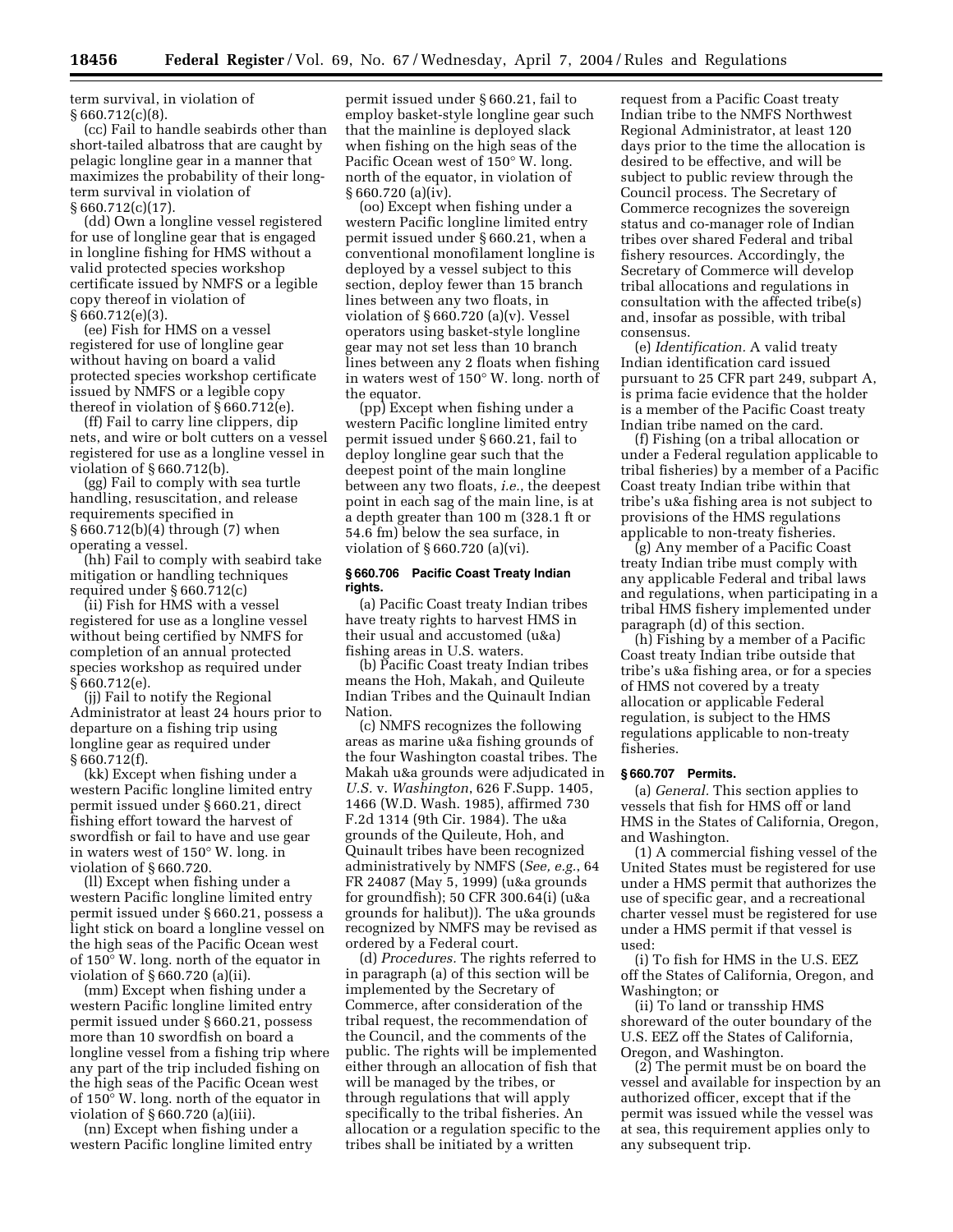(3) A permit is valid only for the vessel for which it is registered. A permit not registered for use with a particular vessel may not be used.

(4) Only a person eligible to own a documented vessel under the terms of 46 U.S.C. 12102(a) may be issued or may hold (by ownership or otherwise) an HMS permit.

(b) *Application.* (1) Following publication of the final rule implementing the FMP, NMFS will issue permits to the owners of those vessels on a list of vessels obtained from owners previously applying for a permit under the authority of the High Seas Fishing Compliance Act, the Tuna Conventions Act of 1950, the Marine Mammal Protection Act, and the Fishery Management Plan for Pelagic Fisheries of the Western Pacific Region, or whose vessels are listed on the vessel register of the Inter-American Tropical Tuna Commission.

(2) All permits issued by NMFS in accordance with paragraph (b)(1) of this section will authorize the use of specific fishing gear by the identified commercial fishing vessels.

(3) An owner of a vessel subject to these requirements who has not received an HMS permit from NMFS and who wants to engage in the fisheries must apply to the SFD for the required permit in accordance with the following:

(i) A Southwest Region Federal Fisheries application form may be obtained from the SFD or downloaded from the Southwest Region home page (*http://swr.nmfs.noaa.gov/permits.htm*) to apply for a permit under this section. A completed application is one that contains all the necessary information and signatures required.

(ii) A minimum of 15 days should be allowed for processing a permit application. If an incomplete or improperly completed application is filed, the applicant will be sent a notice of deficiency. If the applicant fails to correct the deficiency within 30 days following the date of notification, the application will be considered abandoned.

(iii) A permit will be issued by the SFD. If an application is denied, the SFD will indicate the reasons for denial.

(iv) *Appeals.* (A) Any applicant for an initial permit may appeal the initial issuance decision to the RA. To be considered by the RA, such appeal must be in writing and state the reasons for the appeal, and must be submitted within 30 days of the action by the RA. The appellant may request an informal hearing on the appeal.

(B) Upon receipt of an appeal authorized by this section, the RA will notify the permit applicant, or permit holder as appropriate, and will request such additional information and in such form as will allow action upon the appeal.

(C) Upon receipt of sufficient information, the RA will decide the appeal in accordance with the permit provisions set forth in this section at the time of the application, based upon information relative to the application on file at NMFS and the Council and any additional information submitted to or obtained by the RA, the summary record kept of any hearing and the hearing officer's recommended decision, if any, and such other considerations as the RA deems appropriate. The RA will notify all interested persons of the decision, and the reasons for the decision, in writing, normally within 30 days of the receipt of sufficient information, unless additional time is needed for a hearing.

(D) If a hearing is requested, or if the RA determines that one is appropriate, the RA may grant an informal hearing before a hearing officer designated for that purpose after first giving notice of the time, place, and subject matter of the hearing to the applicant. The appellant, and, at the discretion of the hearing officer, other interested persons, may appear personally or be represented by counsel at the hearing and submit information and present arguments as determined appropriate by the hearing officer. Within 30 days of the last day of the hearing, the hearing officer shall recommend in writing a decision to the RA.

(E) The RA may adopt the hearing officer's recommended decision, in whole or in part, or may reject or modify it. In any event, the RA will notify interested persons of the decision, and the reason(s) therefore, in writing, within 30 days of receipt of the hearing officer's recommended decision. The RA's decision will constitute the final administrative action by NMFS on the matter.

(F) Any time limit prescribed in this section may be extended for a period not to exceed 30 days by the RA for good cause, either upon his or her own motion or upon written request from the appellant stating the reason(s) therefore.

(4) Permits issued under this subpart will remain valid until the first date of renewal, and permits may subsequently be renewed for 2-year terms. The renewal date will be the last day of the month designated by the last digit of the vessel identification number (*e.g.*, if the vessel identification number ends in 3, the renewal date is March 31, 2 years later). The first renewal requirement will occur after the first year of the

initial permit but before the end of the second year of the initial permit.

(5) Replacement permits may be issued without charge to replace lost or mutilated permits. An application for a replacement permit is not considered a new application.

(6) Any permit that has been altered, erased, or mutilated is invalid.

(c) *Display.* Any permit issued under this subpart, or a facsimile of the permit, must be on board the vessel at all times while the vessel is fishing for, taking, retaining, possessing, or landing HMS shoreward of the outer boundary of the fishery management area unless the vessel was at sea at the time the permit was issued. Any permit issued under this section must be displayed for inspection upon request of an authorized officer.

(d) *Sanctions.* Procedures governing sanctions and denials are found at subpart D of 15 CFR part 904.

#### **§ 660.708 Reporting and recordkeeping.**

(a) *Logbooks.* The operator of any commercial fishing vessel and any recreational charter vessel fishing for HMS in the management area must maintain on board the vessel an accurate and complete record of catch, effort, and other data on report forms provided by the Regional Administrator or a state agency. All information specified on the forms must be recorded on the forms within 24 hours after the completion of each fishing day. The original logbook form for each day of the fishing trip must be submitted to either the Regional Administrator or the appropriate state management agency within 30 days of each landing or transhipment of HMS. Each form must be signed and dated by the fishing vessel operator.

(1) Logbooks that meet the logbook reporting requirement may be found at *http://swr.nmfs.noaa.gov/logbooks.htm*  and include:

(i) The logbook required under 50 CFR 300.21 implementing the Tuna Conventions Act of 1950;

(ii) The logbook required under § 660.14 implementing the Fishery Management Plan for Pelagic Fisheries of the Western Pacific Region;

(iii) The logbook required by 50 CFR 300.17 implementing the High Seas Fishing Compliance Act of 1995.

(iv) Any logbook required by the fishery management agency of the States of California, Oregon, or Washington.

(2) Any holder of a permit who does not submit logbooks under any of the above authorities must submit a written request to the SFD for the appropriate logbook. The applicant must provide his or her name and address, the name of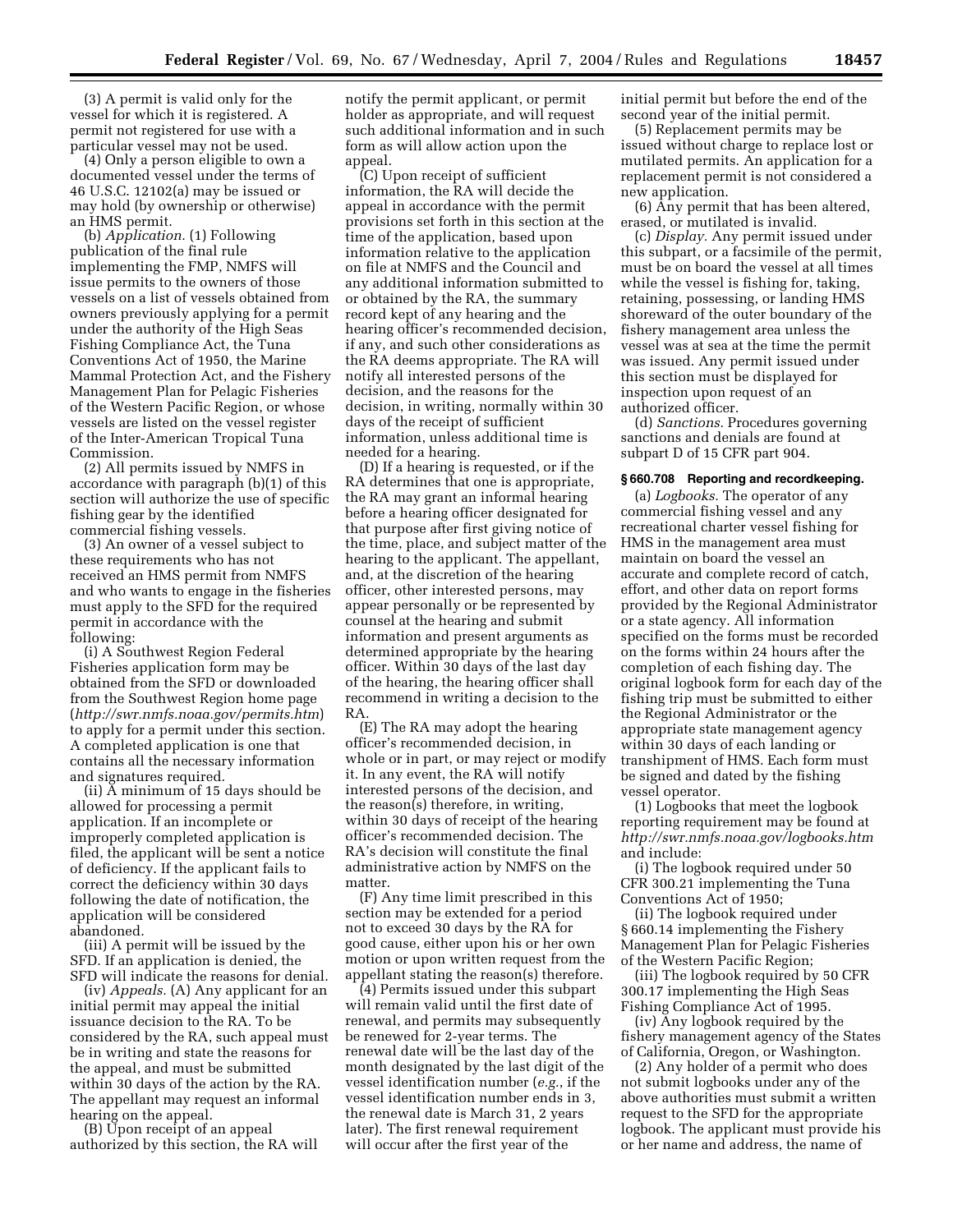the vessel, and the type of fishing gear used.

(3) The Regional Administrator may, after consultation with the Council, act to modify the information to be provided on the fishing record forms.

(b) Any person who is required to do so by the applicable state law must make and/or file, retain, or make available any and all reports of HMS containing all data, and in the exact manner, required by the applicable state law.

## **§ 660.709 Annual specifications.**

(a) *Procedure.* (1) In June of each year, the HMSMT will deliver a preliminary SAFE report to the Council for all HMS with any necessary recommendations for harvest guidelines, quotas or other management measures to protect HMS.

(2) In September of each year, the HMSMT will deliver a final SAFE report to the Council. The Council will adopt any necessary harvest guidelines, quotas or other management measures for public review.

(3) In November each year, the Council will take final action on any necessary harvest guidelines, quotas, or other management measures and make its recommendations to NMFS.

(4) The Regional Administrator will implement through rulemaking any necessary and appropriate harvest guidelines, quotas, or other management measures based on the SAFE report, recommendations from the Council, and the requirements contained in the FMP.

(b) Fishing seasons for all species will begin on April 1 of each year at 0001 hours local time and terminate on March 31 of each year at 2400 hours local time.

(c) Harvest guidelines, quotas, and other management measures announced for a particular year will be in effect the following year unless changed through the public review process described in paragraph (a) of this section.

(d) Irrespective of the normal review process, the Council may propose management action to protect HMS at any time. The Council may adopt a management cycle different from the one described in this section provided that such change is made by a majority vote of the Council and a 6-month notice of the change is given. NMFS will implement the new schedule through rulemaking.

## **§ 660.710 Closure of directed fishery.**

(a) When a quota has been taken, the Regional Administrator will announce in the **Federal Register** the date of closure of the fishery for the species of concern.

(b) When a harvest guideline has been taken, the Regional Administrator will

initiate review of the species of concern according to section 8.4.8 of the FMP and publish in the **Federal Register** any necessary and appropriate regulations following Council recommendations.

#### **§ 660.711 General catch restrictions.**

(a) Prohibited species. HMS under the FMP for which quotas have been achieved and the fishery closed are prohibited species. In addition, the following are prohibited species:

(1) Any species of salmon.

- (2) Great white shark.
- (3) Basking shark.
- (4) Megamouth shark.
- (5) Pacific halibut.

(b) *Incidental landings.* HMS caught by gear not authorized by this subpart may be landed in incidental amounts as follows:

(1) Drift gillnet vessels with stretched mesh less than 14 inches may land up to 10 HMS per trip, except that no swordfish may be landed.

(2) Bottom longline vessels may land up to 20 percent by weight of management unit sharks in landings of all species, or 3 individual sharks of the species in the management unit, whichever is greater.

(3) Trawl and pot gear vessels may land up to 1 percent by weight of management unit sharks in a landing of all species or 2 individual sharks of the species in the management unit, whichever is greater.

(c) *Marlin prohibition.* The sale of striped marlin by a vessel with a permit under this subpart is prohibited.

(d) *Sea turtle handling and resuscitation.* All sea turtles taken incidentally in fishing operations by any HMS vessel other than vessels subject to § 660.712 must be handled in accordance with 50 CFR 223.206(d)(1).

## **§ 660.712 Longline fishery.**

(a) *Gear and fishing restrictions.* (1) Owners and operators of vessels registered for use of longline gear may not use longline gear to fish for or target HMS within the U.S. EEZ.

(2) Owners and operators of vessels registered for use of longline gear may not make shallow sets with longline gear to fish for or target swordfish (*Xiphias gladius*) west of 150° W. long. and north of the equator  $(0^{\circ} N. 1$ at.).

(3) A person aboard a vessel registered for use of longline gear fishing for HMS west of 150° W. long. and north of the equator (0° N. lat.) may not possess or deploy any float line that is shorter than or equal to 20 m (65.6 ft or 10.9 fm). As used in this paragraph, float line means a line used to suspend the main longline beneath a float.

(4) From April 1 through May 31, owners and operators of vessels

registered for use of longline gear may not use longline gear in waters bounded on the south by 0° lat., on the north by 15° N. lat., on the east by 145° W. long., and on the west by 180° long.

(5) From April 1 through May 31, owners and operators of vessels registered for use of longline gear may not receive from another vessel HMS that were harvested by longline gear in waters bounded on the south by 0° lat., on the north by 15° N. lat., on the east by 145° W. long., and on the west by  $180^\circ$  long.

(6) From April 1 through May 31, owners and operators of vessels registered for use of longline gear may not land or transship HMS that were harvested by longline gear in waters bounded on the south by 0° lat., on the north by 15° N. lat., on the east by 145° W. long., and on the west by 180<sup>°</sup> long.

(7) No light stick may be possessed on board a vessel registered for use of longline gear during fishing trips that include any fishing west of 150° W. long. and north of the equator (0° N. lat.). A light stick as used in this paragraph is any type of light emitting device, including any flourescent glow bead, chemical, or electrically powered light that is affixed underwater to the longline gear.

(8) When a conventional monofilament longline is deployed in waters west of 150° W. long. and north of the equator  $(0^{\circ} N. 1$ at.) by a vessel registered for use of longline gear, no fewer than 15 branch lines may be set between any two floats. Vessel operators using basket-style longline gear must set a minimum of 10 branch lines between any 2 floats when fishing in waters north of the equator.

(9) Longline gear deployed west of 150° W. long. and north of the equator (0° N. lat.) by a vessel registered for use of longline gear must be deployed such that the deepest point of the main longline between any two floats, *i.e.*, the deepest point in each sag of the main line, is at a depth greater than 100 m (328.1 ft or 54.6 fm) below the sea surface.

(10) Owners and operators of longline vessels registered for use of longline gear may land or posses no more than 10 swordfish from a fishing trip where any part of the trip included fishing west of 150° W. long. and north of the equator (0° N. lat.).

(11) Owners and operators of longline vessels registered for use of longline gear are subject to the provisions at 50 CFR part 223 prohibiting shallow sets to target swordfish in waters beyond the U.S. EEZ and east of 150° W. long. and establishing that no more than 10 swordfish may be landed by a longline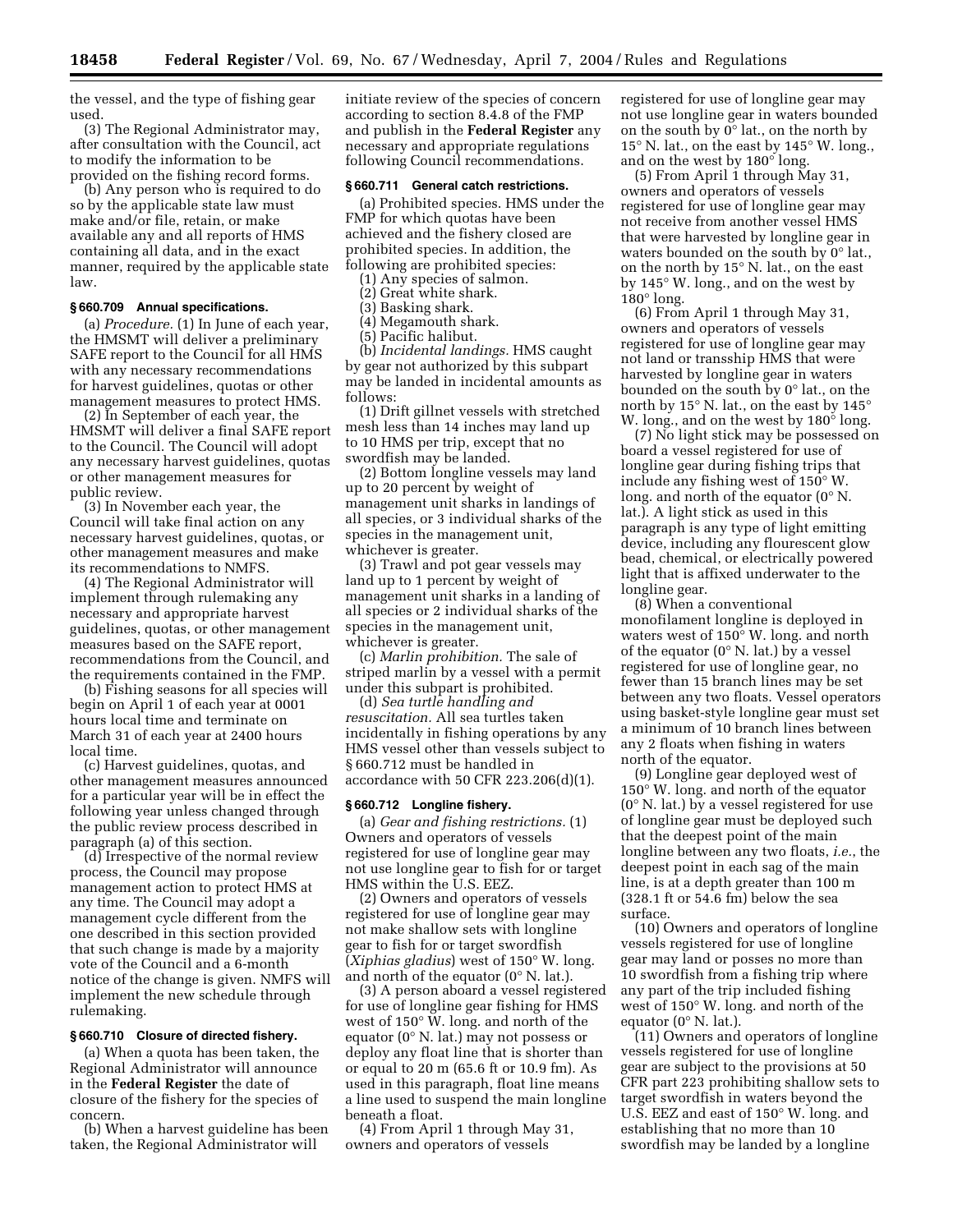vessel registered for use of longline gear from a trip if any sets of longline gear were made on that trip in those waters.

(b) *Sea turtle take mitigation measures.* (1) Owners and operators of vessels registered for use of longline gear must carry aboard their vessels line clippers meeting the minimum design standards specified in paragraph (b)(2) of this section, dip nets meeting minimum standards specified in paragraph (b)(3) of this section, and wire or bolt cutters capable of cutting through the vessel's hooks. These items must be used to disengage any hooked or entangled sea turtles with the least harm possible to the sea turtles and as close to the hook as possible in accordance with the requirements specified in paragraphs (b)(4) through (b)(7) of this section.

(2) Line clippers are intended to cut fishing line as close as possible to hooked or entangled sea turtles. NMFS has established minimum design standards for line clippers. The Arceneaux line clipper (ALC) is a model line clipper that meets these minimum design standards and may be fabricated from readily available and low-cost materials (see figure 1 to § 660.32). The minimum design standards are as follows:

(i) The cutting blade must be curved, recessed, contained in a holder, or otherwise afforded some protection to minimize direct contact of the cutting surface with sea turtles or users of the cutting blade.

(ii) The blade must be capable of cutting 2.0–2.1 mm monofilament line and nylon or polypropylene multistrand material commonly known as braided mainline or tarred mainline.

(iii) The line clipper must have an extended reach handle or pole of at least 6 ft (1.82 m).

(iv) The cutting blade must be securely fastened to the extended reach handle or pole to ensure effective deployment and use.

(3) Dip nets are intended to facilitate safe handling of sea turtles and access to sea turtles for purposes of cutting lines in a manner that minimizes injury and trauma to sea turtles. The minimum design standards for dip nets that meet the requirements of this section are:

(i) The dip net must have an extended reach handle of at least 6 ft (1.82 m) of wood or other rigid material able to support a minimum of 100 lbs (34.1 kg) without breaking or significant bending or distortion.

(ii) The dip net must have a net hoop of at least 31 inches (78.74 cm) inside diameter and a bag depth of at least 38 inches (96.52 cm). The bag mesh

openings may be no more than 3 inches x 3 inches (7.62 cm x 7.62 cm).

(4) All incidentally taken sea turtles brought aboard for dehooking and/or disentanglement must be handled in a manner to minimize injury and promote post-hooking survival.

(i) When practicable, comatose sea turtles must be brought on board immediately, with a minimum of injury, and handled in accordance with the procedures specified in paragraphs  $(b)(5)$  and  $(b)(6)$  of this section.

(ii) If a sea turtle is too large or hooked in such a manner as to preclude safe boarding without causing further damage/injury to the turtle, line clippers described in paragraph (b)(2) of this section must be used to clip the line and remove as much line as possible prior to releasing the turtle.

(iii) If a sea turtle is observed to be hooked or entangled by longline gear during hauling operations, the vessel operator must immediately cease hauling operations until the turtle has been removed from the longline gear or brought on board the vessel.

(iv) Hooks must be removed from sea turtles as quickly and carefully as possible. If a hook cannot be removed from a turtle, the line must be cut as close to the hook as possible.

(5) If the sea turtle brought aboard appears dead or comatose, the sea turtle must be placed on its belly (on the bottom shell or plastron) so that the turtle is right side up and its hindquarters elevated at least 6 inches (15.24 cm) for a period of no less than 4 hours and no more than 24 hours. The amount of the elevation depends on the size of the turtle; greater elevations are needed for larger turtles. A reflex test, performed by gently touching the eye and pinching the tail of a sea turtle, must be administered by a vessel operator, at least every 3 hours, to determine if the sea turtle is responsive. Sea turtles being resuscitated must be shaded and kept damp or moist but under no circumstance may be placed into a container holding water. A watersoaked towel placed over the eyes, carapace, and flippers is the most effective method to keep a turtle moist. Those that revive and become active must be returned to the sea in the manner described in paragraph (b)(6) of this section. Sea turtles that fail to revive within the 24-hour period must also be returned to the sea in the manner described in paragraph (b)(6)(i) of this section.

(6) Live turtles must be returned to the sea after handling in accordance with the requirements of paragraphs  $(b)(4)$  and  $(b)(5)$  of this section:

(i) By putting the vessel engine in neutral gear so that the propeller is disengaged and the vessel is stopped, and releasing the turtle away from deployed gear; and

(ii) Observing that the turtle is safely away from the vessel before engaging the propeller and continuing operations.

(7) In addition to the requirements in paragraphs (b) and (c) of this section, a vessel operator shall perform sea turtle handling and resuscitation techniques consistent with 50 CFR 223.206(d)(1), as appropriate.

(c) *Longline Seabird mitigation measures.* (1) Seabird mitigation techniques. Owners and operators of vessels registered for use of longline gear must ensure that the following actions are taken when fishing north of 23° N. lat.:

(i) Employ a line setting machine or line shooter to set the main longline when making deep sets west of 150° W. long. using monofilament main longline;

(ii) Attach a weight of at least 45 g to each branch line within 1 m of the hook when making deep sets using monofilament main longline;

(iii) When using basket-style longline gear, ensure that the main longline is deployed slack to maximize its sink rate;

(2) Use completely thawed bait that has been dyed blue to an intensity level specified by a color quality control card issued by NMFS;

(3) Maintain a minimum of two cans (each sold as 0.45 kg or 1 lb size) containing blue dye on board the vessel;

(4) Discharge fish, fish parts (offal), or spent bait while setting or hauling longline gear, on the opposite side of the vessel from where the longline gear is being set or hauled;

(5) Retain sufficient quantities of fish, fish parts, or spent bait, between the setting of longline gear for the purpose of strategically discharging it in accordance with paragraph (a)(6) of this section;

(6) Remove all hooks from fish, fish parts, or spent bait prior to its discharge in accordance with paragraph (c)(4) of this section; and

(7) Remove the bill and liver of any swordfish that is caught, sever its head from the trunk and cut it in half vertically, and periodically discharge the butchered heads and livers in accordance with paragraph (a)(6) of this section.

(8) If a short-tailed albatross is hooked or entangled by a vessel registered for use of longline gear, owners and operators must ensure that the following actions are taken: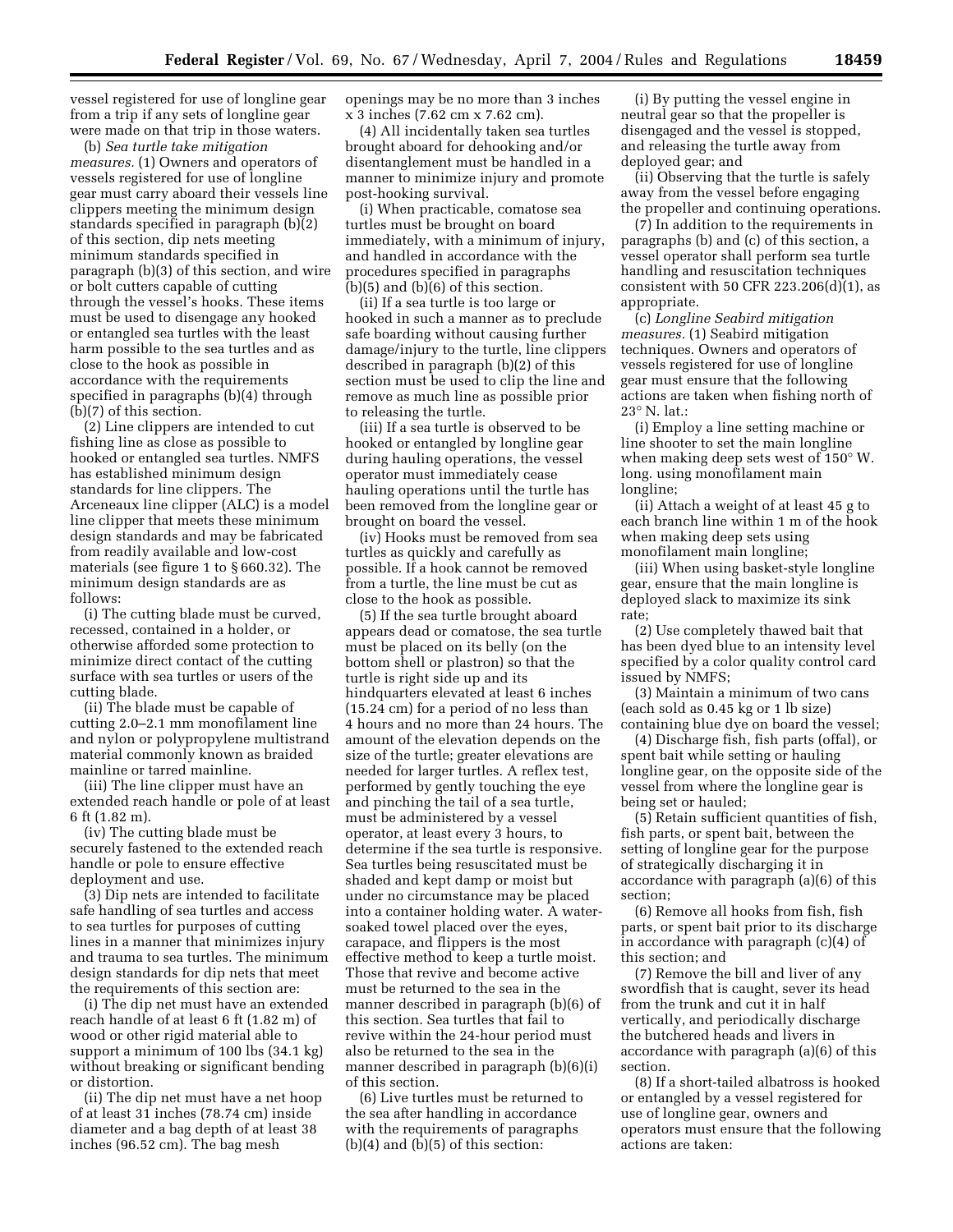(i) Stop the vessel to reduce the tension on the line and bring the bird on board the vessel using a dip net;

(ii) Cover the bird with a towel to protect its feathers from oils or damage while being handled;

(iii) Remove any entangled lines from the bird;

(iv) Determine if the bird is alive or dead.

(A) If dead, freeze the bird immediately with an identification tag attached directly to the specimen listing the species, location and date of mortality, and band number if the bird has a leg band. Attach a duplicate identification tag to the bag or container holding the bird. Any leg bands present must remain on the bird. Contact NMFS, the Coast Guard, or the U.S. Fish and Wildlife Service at the numbers listed on the Short-tailed Albatross Handling Placard distributed at the NMFS protected species workshop, inform them that you have a dead short-tailed albatross on board, and submit the bird to NMFS within 72 hours following completion of the fishing trip.

(B) If alive, handle the bird in accordance with paragraphs (c)(9) through (c)(14) of this section.

(9) Place the bird in a safe enclosed place;

(10) Immediately contact NMFS, the Coast Guard, or the U.S. Fish and Wildlife Service at the numbers listed on the Short-tailed Albatross Handling Placard distributed at the NMFS protected species workshop and request veterinary guidance;

(11) Follow the veterinary guidance regarding the handling and release of the bird.

(12) Complete the short-tailed albatross recovery data form issued by NMFS.

(13) If the bird is externally hooked and no veterinary guidance is received within 24–48 hours, handle the bird in accordance with paragraphs (c)(17)(iv) and (v) of this section, and release the bird only if it meets the following criteria:

(i) Able to hold its head erect and respond to noise and motion stimuli;

(ii) Able to breathe without noise;

(iii) Capable of flapping and retracting both wings to normal folded position on its back;

(iv) Able to stand on both feet with toes pointed forward; and

(v) Feathers are dry.

(14) If released under paragraph (c)(13) of this section or under the guidance of a veterinarian, all released birds must be placed on the sea surface.

(15) If the hook has been ingested or is inaccessible, keep the bird in a safe, enclosed place and submit it to NMFS immediately upon the vessel's return to port. Do not give the bird food or water.

(16) Complete the short-tailed albatross recovery data form issued by NMFS.

(17) If a seabird other than a shorttailed albatross is hooked or entangled by a vessel registered for use of longline gear, owners and operators must ensure that the following actions are taken:

(i) Stop the vessel to reduce the tension on the line and bring the seabird on board the vessel using a dip net;

(ii) Cover the seabird with a towel to protect its feathers from oils or damage while being handled;

(iii) Remove any entangled lines from the seabird;

(iv) Remove any external hooks by cutting the line as close as possible to the hook, pushing the hook barb out point first, cutting off the hook barb using bolt cutters, and then removing the hook shank;

(v) Cut the fishing line as close as possible to ingested or inaccessible hooks;

(vi) Leave the bird in a safe enclosed space to recover until its feathers are dry; and

(vii) After recovered, release seabirds by placing them on the sea surface.

(d) *Vessel monitoring system.* 

(1) Only a VMS unit owned by NMFS and installed by NMFS complies with the requirement of this subpart.

(2) After the holder of a permit to use longline gear has been notified by the SAC of a specific date for installation of a VMS unit on the permit holder's vessel, the vessel must carry the VMS unit after the date scheduled for installation.

(3) A longline permit holder will not be assessed any fee or other charges to obtain and use a VMS unit, including the communication charges related directly to requirements under this section. Communication charges related to any additional equipment attached to the VMS unit by the owner or operator shall be the responsibility of the owner or operator and not NMFS.

(4) The holder of a longline permit and the master of the vessel operating under the permit must:

(i) Provide opportunity for the SAC to install and make operational a VMS unit after notification.

(ii) Carry the VMS unit on board whenever the vessel is at sea.

(iii) Not remove or relocate the VMS unit without prior approval from the SAC.

(5) The SAC has authority over the installation and operation of the VMS unit. The SAC may authorize the connection or order the disconnection of additional equipment, including a

computer, to any VMS unit when deemed appropriate by the SAC.

(e) *Protected species workshop.* (1) Each year both the owner and the operator of a vessel registered for use of longline gear must attend and be certified for completion of a workshop conducted by NMFS on mitigation, handling, and release techniques for turtles and seabirds and other protected species.

(2) A protected species workshop certificate will be issued by NMFS annually to any person who has completed the workshop.

(3) An owner of a vessel registered for use of longline gear must have on file a valid protected species workshop certificate or copy issued by NMFS in order to maintain or renew their vessel registration.

(4) An operator of a vessel registered for use of longline gear must have on board the vessel a valid protected species workshop certificate issued by NMFS or a legible copy thereof.

(f) An operator of a vessel registered for use of longline gear must notify the Regional Administrator at least 24 hours prior to embarking on a fishing trip regardless of the intended area of fishing.

(g) An operator of a vessel registered for use of longline gear in waters east of 150° W. long. and beyond the EEZ is subject to the requirements at 50 CFR part 223.

# **§ 660.713 Drift gillnet fishery.**

(a) *Take Reduction Plan gear restrictions.* Gear restrictions resulting from the Pacific Offshore Cetacean Take Reduction Plan established under the authority of the Marine Mammal Protection Act of 1972 can be found at 50 CFR 229.31.

(b) *Other gear restrictions.* (1) The maximum length of a drift gillnet on board a vessel shall not exceed 6,000 ft (1828 m).

(2) Up to 1,500 ft (457 m) of drift gillnet in separate panels of 600 ft (182.88 m) may be on board the vessel in a storage area.

(c) *Protected Resource Area closures.*  (1) Pacific leatherback conservation area. No person may fish with, set, or haul back drift gillnet gear in U.S. waters of the Pacific Ocean from August 15 through November 15 in the area bounded by straight lines connecting the following coordinates in the order listed:

(i) Pt. Sur at 36° 18.5′ N. lat., to (ii) 34° 27′ N. lat. 123° 35′ W. long., to

(iii) 34° 27′ N. lat. 129° W. long., to (iv)  $45^{\circ}$  N. lat.  $129^{\circ}$  W. long., thence to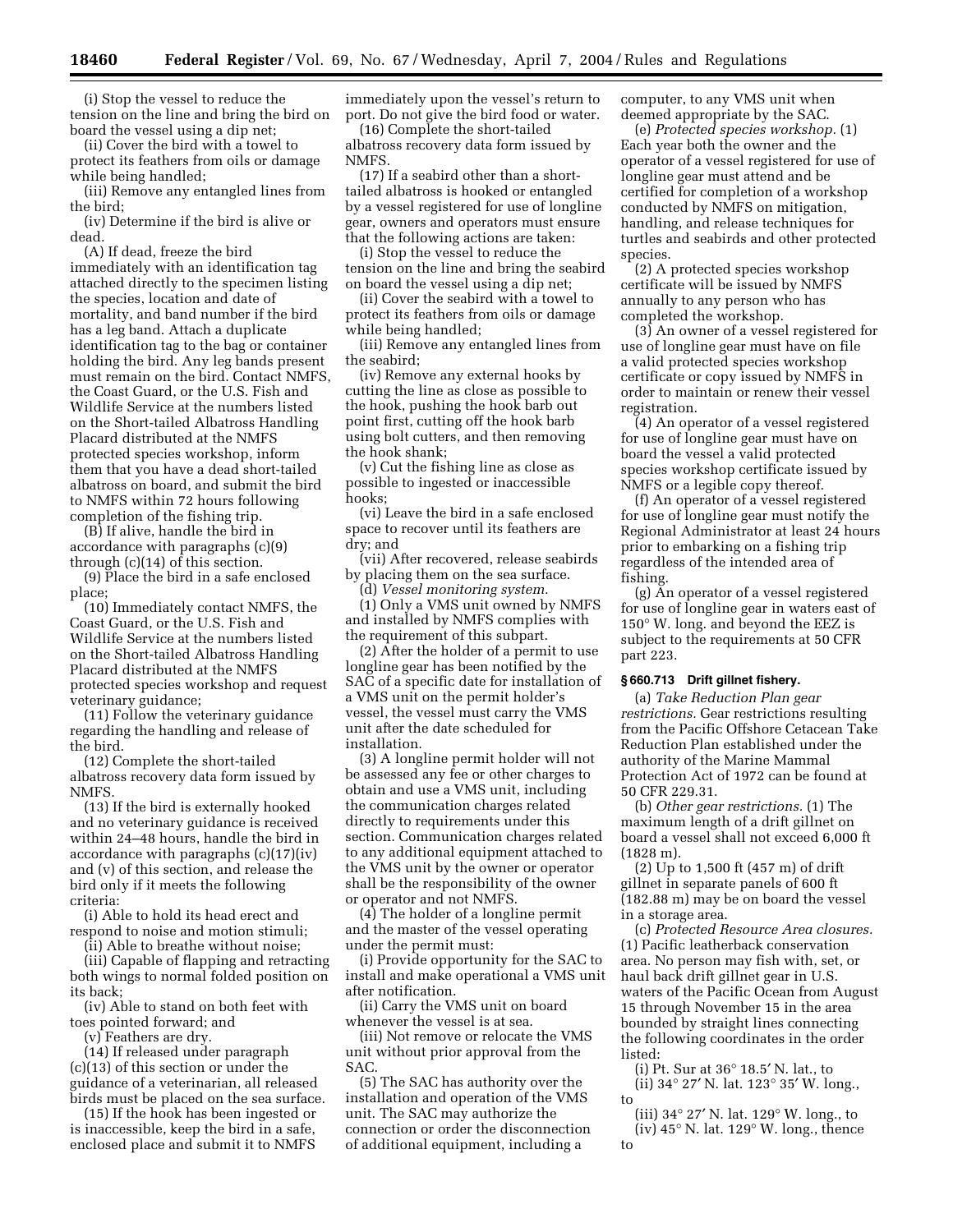(v) the point where 45° N. lat. intersects the Oregon coast.

(2) *Pacific loggerhead conservation area.* No person may fish with, set, or haul back drift gillnet gear in U.S. waters of the Pacific Ocean east of the 120° W. meridian from June 1 through August 31 during a forecasted, or occurring, El Nino event off the coast of southern California.

(i) The Assistant Administrator will publish a notification in the **Federal Register** that an El Nino event is occurring off, or is forecast for off, the coast of southern California and the requirement for time area closures in the Pacific loggerhead conservation zone. The notification will also be announced in summary form by other methods as the Assistant Administrator determines necessary and appropriate to provide notice to the California/Oregon drift gillnet fishery.

(ii) The Assistant Administrator will rely on information developed by NOAA offices that monitor El Nino events, such as NOAA's Coast Watch program, and developed by the State of California, to determine if such a notice should be published. The requirement for the area closures from January 1 through January 31 and from August 15 through August 31 will remain effective until the Assistant Administrator issues a notice that the El Nino event is no longer occurring.

(d) *Mainland area closures.* The following areas off the Pacific coast are closed to driftnet gear:

(1) Within the U.S. EEZ from the United States-Mexico International Boundary to the California-Oregon border from February 1 through April 30.

(2) In the portion of the U.S. EEZ within 75 nautical miles from the mainland shore from the United States-Mexico International Boundary to the California-Oregon border from May 1 through August 14.

(3) In the portion of the U.S. EEZ within 25 nautical miles of the coastline from December 15 through January 31 of the following year from the United States-Mexico International Boundary to the California-Oregon border.

(4) In the portion of the U.S. EEZ from August 15 through September 30 within the area bounded by line extending from Dana Point to Church Rock on Santa Catalina Island, to Point La Jolla, CA.

(5) In the portion of the U.S. EEZ within 12 nautical miles from the mainland shore north of a line extending west of Point Arguello, CA, to the California-Oregon border.

(6) In the portion of the U.S. EEZ within the area bounded by a line from the lighthouse at Point Reyes to

Noonday Rock, to Southeast Farallon Island to Pillar Point, CA.

(7) In the portion of the U.S. EEZ off the Oregon coast east of a line approximating 1000 fathoms as defined by the following coordinates:

42° 00′ 00″ N. lat. 125° 10′ 30″ W. long.

42° 25′ 39″ N. lat. 124° 59′ 09″ W. long.

42° 30′ 42″ N. lat. 125° 00′ 46″ W. long.

42° 30′ 23″ N. lat. 125° 04′ 14″ W. long.

43° 02′ 56″ N. lat. 125° 06′ 57″ W. long.

43° 01′ 29″ N. lat. 125° 10′ 55″ W. long.

43° 50′ 11″ N. lat. 125° 19′ 14″ W. long.

44° 03′ 23″ N. lat. 125° 12′ 22″ W. long.

45° 00′ 06″ N. lat. 125° 16′ 42″ W. long.

45° 25′ 27″ N. lat. 125° 16′ 29″ W. long.

45° 45′ 37″ N. lat. 125° 15′ 19″ W. long.

46° 04′ 45″ N. lat. 125° 24′ 41″ W. long.

46° 16′ 00″ N. lat. 125° 20′ 32″ W. long.

(8) In the portion of the U.S. EEZ north of 46° 16′ N. latitude (Washington coast).

(e) *Channel Islands area closures.* The following areas off the Channel Islands are closed to driftnet gear:

(1) *San Miguel Island closures.* (i) Within the portion of the U.S. EEZ north of San Miguel Island between a line extending 6 nautical miles west of Point Bennett, CA, and a line extending 6 nautical miles east of Cardwell Point, CA.

(ii) Within the portion of the U.S. EEZ south of San Miguel Island between a line extending 10 nautical miles west of Point Bennett, CA, and a line extending 10 nautical miles east of Cardwell Point, CA.

(2) *Santa Rosa Island closure.* Within the portion of the U.S. EEZ north of San Miguel Island between a line extending 6 nautical miles west from Sandy Point, CA, and a line extending 6 nautical miles east of Skunk Point, CA, from May 1 through July 31.

(3) *San Nicolas Island closure.* In the portion of the U.S. EEZ within a radius of 10 nautical miles of 33° 16′ 41″ N. lat., 119° 34′ 39″ W. long. (west end) from May 1 through July 31.

(4) *San Clemente Island closure.* In the portion of the U.S. EEZ within 6 nautical miles of the coastline on the easterly side of San Clemente Island within a line extending 6 nautical miles west from 33° 02′ 16″ N. lat., 118° 35′

27″ W. long. and a line extending 6 nautical miles east from the light at Pyramid Head, CA.

**§ 660.714 Purse seine fishery. [Reserved]** 

**§ 660.715 Harpoon fishery. [Reserved] § 660.716 Surface hook-and-line fishery. [Reserved]** 

# **§ 660.717 Framework for revising regulations.**

(a) *General.* NMFS will establish and adjust specifications and management measures in accordance with procedures and standards in the FMP.

(b) *Annual actions.* Annual specifications are developed and

implemented according to § 660.709. (c) *Routine management measures.* 

Consistent with section 3.4 of the FMP, management measures designated as routine may be adjusted during the year after recommendation from the Council, approval by NMFS, and publication in the **Federal Register**.

(d) *Changes to the regulations.*  Regulations under this subpart may be promulgated, removed, or revised. Any such action will be made according to the framework measures in section 8.3.4 of the FMP and will be published in the **Federal Register**.

#### **§ 660.718 Exempted fishing.**

(a) In the interest of developing an efficient and productive fishery for HMS, the Regional Administrator may issue exempted fishing permits (EFP) for the harvest of HMS that otherwise would be prohibited.

(b) No exempted fishing for HMS may be conducted unless authorized by an EFP issued for the participating vessel in accordance with the criteria and procedures specified in 50 CFR 600.745.

#### **§ 660.719 Scientific observers.**

(a) All fishing vessels with permits issued under this subpart and operating in HMS fisheries, including catcher/ processors, at-sea processors, and vessels that embark from a port in Washington, Oregon, or California and land catch in another area, may be required to accommodate an NMFS certified observer on board to collect scientific data.

(b) All vessels with observers on board must comply with the safety regulations at 50 CFR 600.746.

(c) NMFS shall advise the permit holder or the designated agent of any observer requirement in response to any pre-trip notification in this subpart.

(d) When NMFS notifies the permit holder or designated agent of the obligation to carry an observer in response to a notification under this subpart or as a condition of an EFP